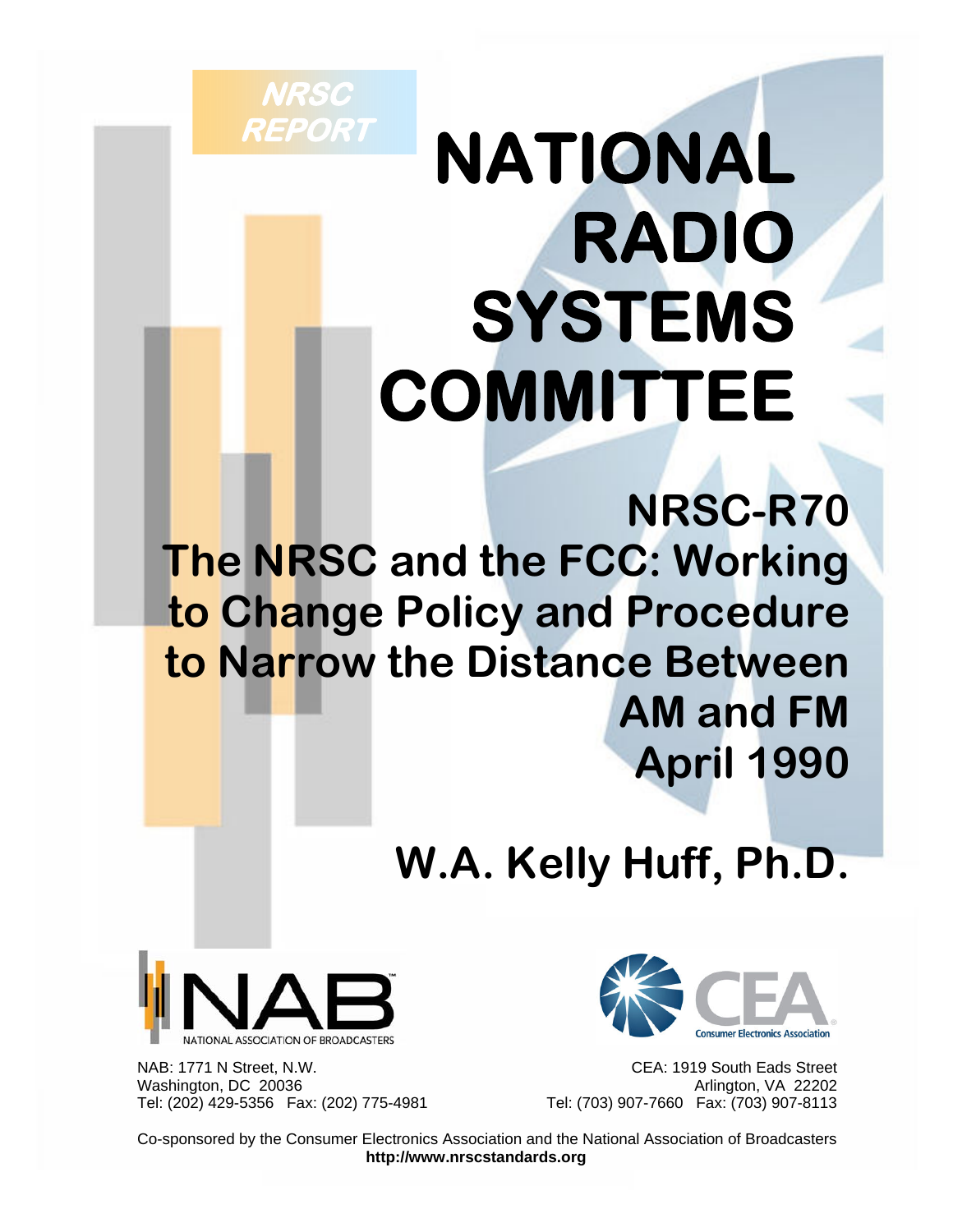DOCUMENT RESUME

in the month of

 $\mathcal{F} \subset \mathcal{F}$ 

| ED 318 045                       | CS 507 110                                                                                                                                                                                |  |  |  |  |  |
|----------------------------------|-------------------------------------------------------------------------------------------------------------------------------------------------------------------------------------------|--|--|--|--|--|
| <b>AUTHOR</b><br><b>TITLE</b>    | Huff, W. A. Kelly<br>The NRSC and the FCC: Working To Change Policy and<br>Procedure To Narrow the Distance between AM and<br>FM.                                                         |  |  |  |  |  |
| PUB DATE<br><b>NOTE</b>          | Apr 90<br>35p.; Paper presented at the Annual Meeting of the                                                                                                                              |  |  |  |  |  |
| PUB TYPE                         | Southern Speech Communication Association<br>(Birmingham, AL, April 4-8, 1990).<br>Speeches/Conference P pers (150) -- Reports -<br>Evaluative/Feasibility (142)                          |  |  |  |  |  |
| EDRS PRICE<br><b>DESCRIPTORS</b> | MFO1/PC02 Plus Postage.<br>Broadcast Industry; Broadcast Reception Equipment;<br>*Government Role; Media Research; *Policy Formation;<br>Public Policy; *Radio; Technological Advancemert |  |  |  |  |  |
| IDENTIFIERS                      | *Amplitude Modulation; *Federal Communications<br>Commission; Frequency Modulation; Media Government<br>Relationship                                                                      |  |  |  |  |  |

#### ABSTRACT

i Ang**iran Kiberan** (2761) 511.<br>Aga D

In the mid-1980s, the National Association of Broadcasters (NAB) reformed the National Radio Systems Committee (NRSC) as a liaison between receiver manufacturers and amplitude modulation (AM) broadcasters to promote unity in upgrading AM transmission and reception, and to aid AM in narrowing the sound quality gap with frequency modulation (FM). In 1982, the Federal Communications Commission (FCC) announced that no single system for broadcasting AM stereo would be picked by the government. Of the five competing AM stereo systems, the marketplace effectively eliminated three within 2 years. The NAB believed the keys to enhancing the sound quality appeal of AM radio to be improving both the technology for transmission and for reception. The NAB and the NRSC were able to convince the FCC to begin a series of notices of inquiry, rulemaking proceedings, and policy changes for improvement of AM, such as reduction of interference and relaxation of many regulatory rules. Contrary to broadcaster sentiment, in 1989 the FCC unanimously decided on a technical standard for AM broadcasting which included an "RF mask." Broadcasters complained of the high cost of the now standard. Criticism for the failure to upgrade gradually in the 60-year history of AM must be shared by both the FCC and the AM industry. As with FM in its struggle to gain parity, the process for AM's revitalization will take a number of years. (Five notes are included; 82 references are attached.) (RS)

| $\star$ |  | Reproductions supplied by EDRS are the best that can be made | 大 |
|---------|--|--------------------------------------------------------------|---|
| $\star$ |  | from the original document.                                  |   |
|         |  |                                                              |   |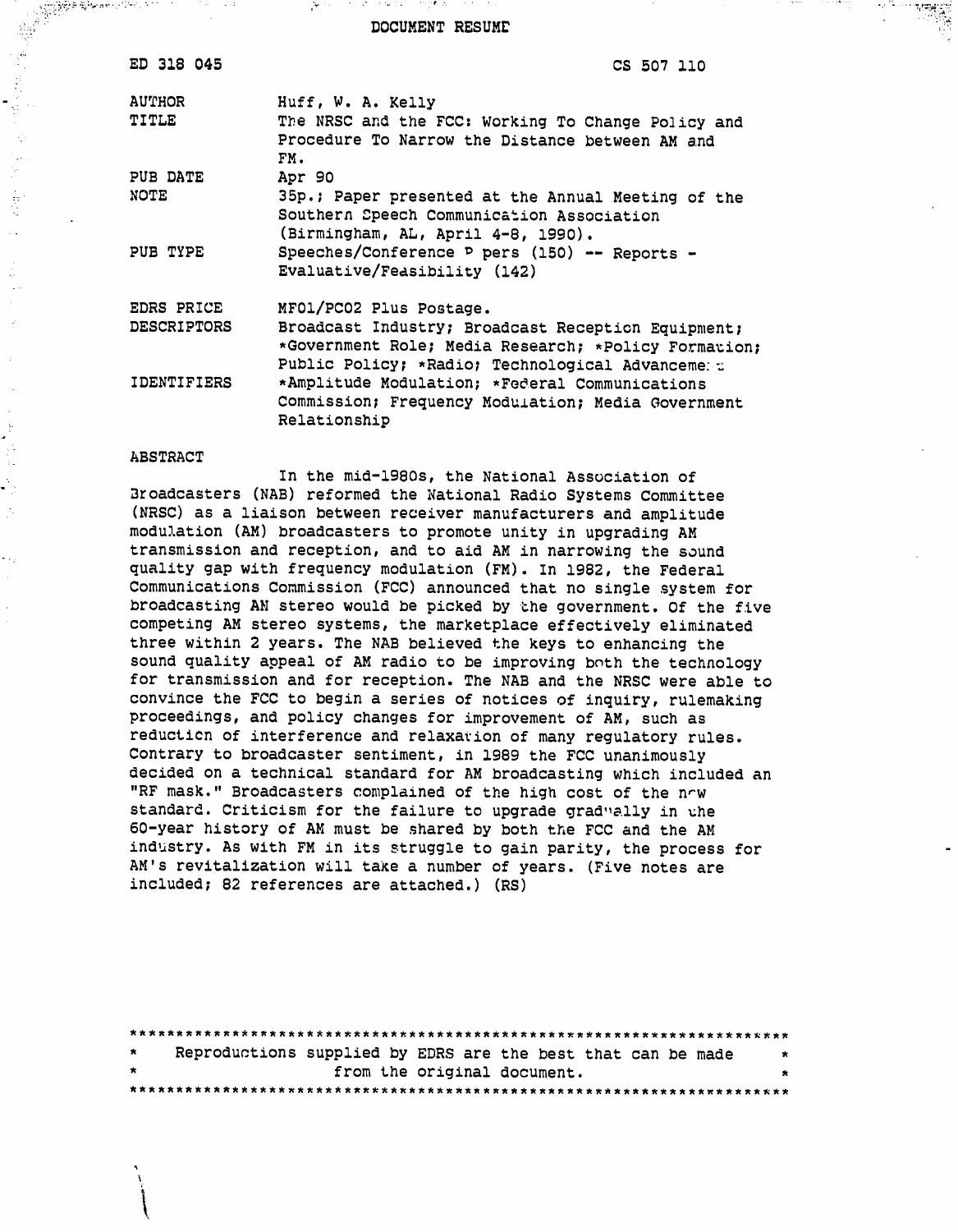A Paper Presented at the Annual Meeting of the Southern States Communication Association Birmingham, AL April 5-3, 1990

Mass Communication Division

W.A. Kelly Huff, Ph.D.

Assistant Professor West Georgia College Dept. of Mass Communication Carrollton, Georgia 30118

રાજી અને પ્રાપ્ય જિલ્લો પ

### BEST COPY AVAILABLE

"PERMISSION TO REPRODUCE THIS MATERIAL HAS BEEN GRAVTED BY

W.A. KELLY HUEF, Th. D

TO THE EDUCATIONAL RESOURCES **INFORMATION CENTER (ERIC)."** 

U.S. DEPARTMENT OF EDUCATION<br>Office of Edultational Research and Improvement

EDUCATIONAL RESOURCES INFORMATION<br>CENTER (ERIC)

"ें¤रु(कृ⁄*सू* 

- i" This decument has been reproduced as<br>- received from the person or organization<br>- originating it
- Channel of the been made to improve<br>reproduction quality

● Points of view or opinions stated in this document, do inot, necessarily, represent, official<br>O', RI position or policy

ဥ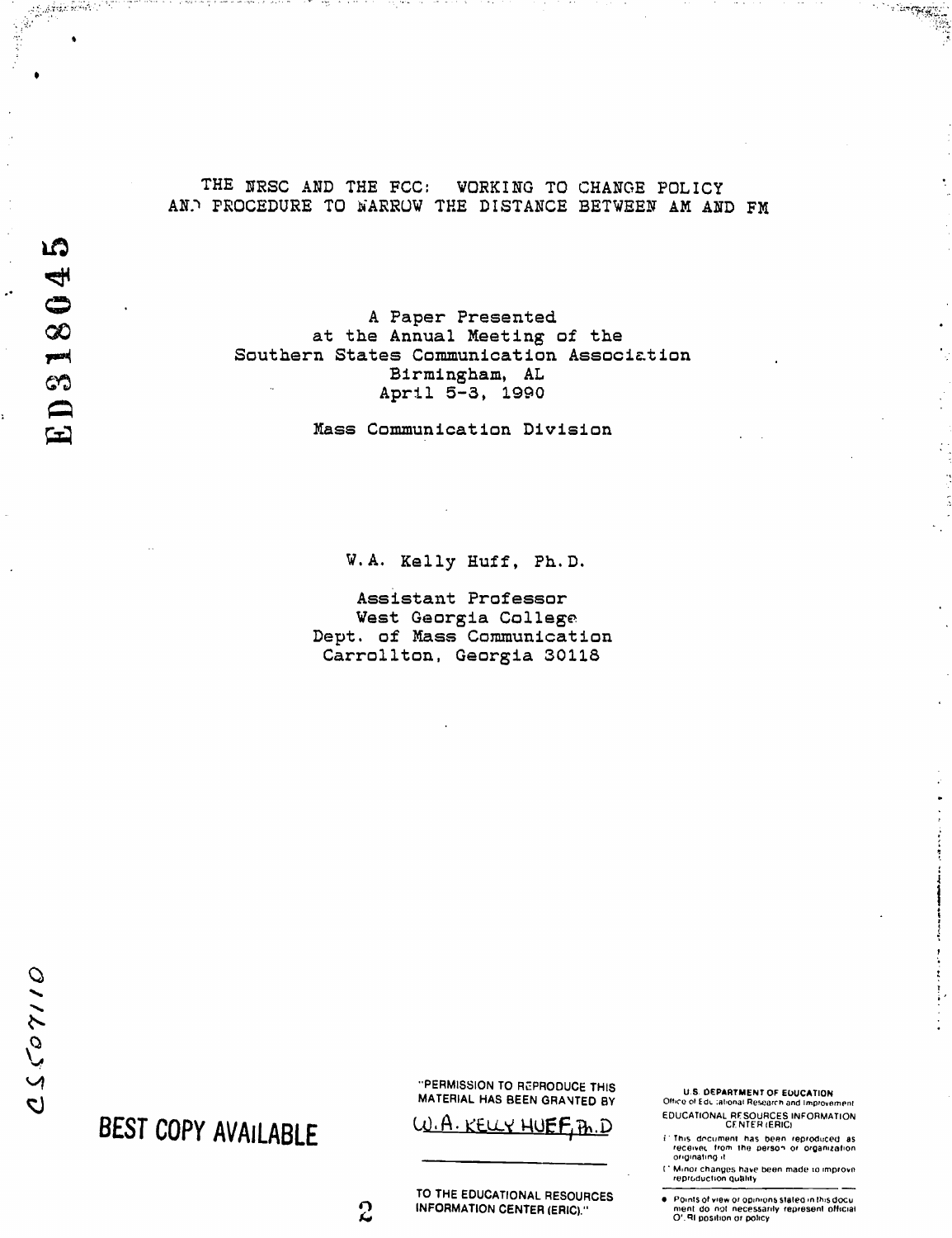#### THE NRSC AND THE FCC: WORKING TO CHANGE POLICY AND FROCEDURE TO NARROW THE DISTANCE BETWEEN AM AND FM

Abstract

A Paper Presented at the Annual Meeting of the Southern States Communication Association Birmingham, AL April 5-8, 1990

 $\frac{1}{2}$ 

Mass Communication Division

W.A. Kelly Huff, Ph.D.

Assistant Professor West Georgia College Dept. of Mass Communication Carrollton, Georgia 30118

In the mid-1980s, the NAB reformed the NRSC as a liaison between receiver manufacturers and AM broadcasters to promote unity in upgrading AM transmission and reception, and to aid AM in narrowing the saund quality gap with FM. The NAB and NRSC were able to convince the FCC to begin a series of notices of inquiry, rulemaking proceedings, and policy changes for improvement of AM, such as reduction of interference and relaxation of many regulatory rules. This paper documents and examines AM stereo, NRSC standards, and the FCC AM improvement proceedings.

 $\mathfrak{Z}$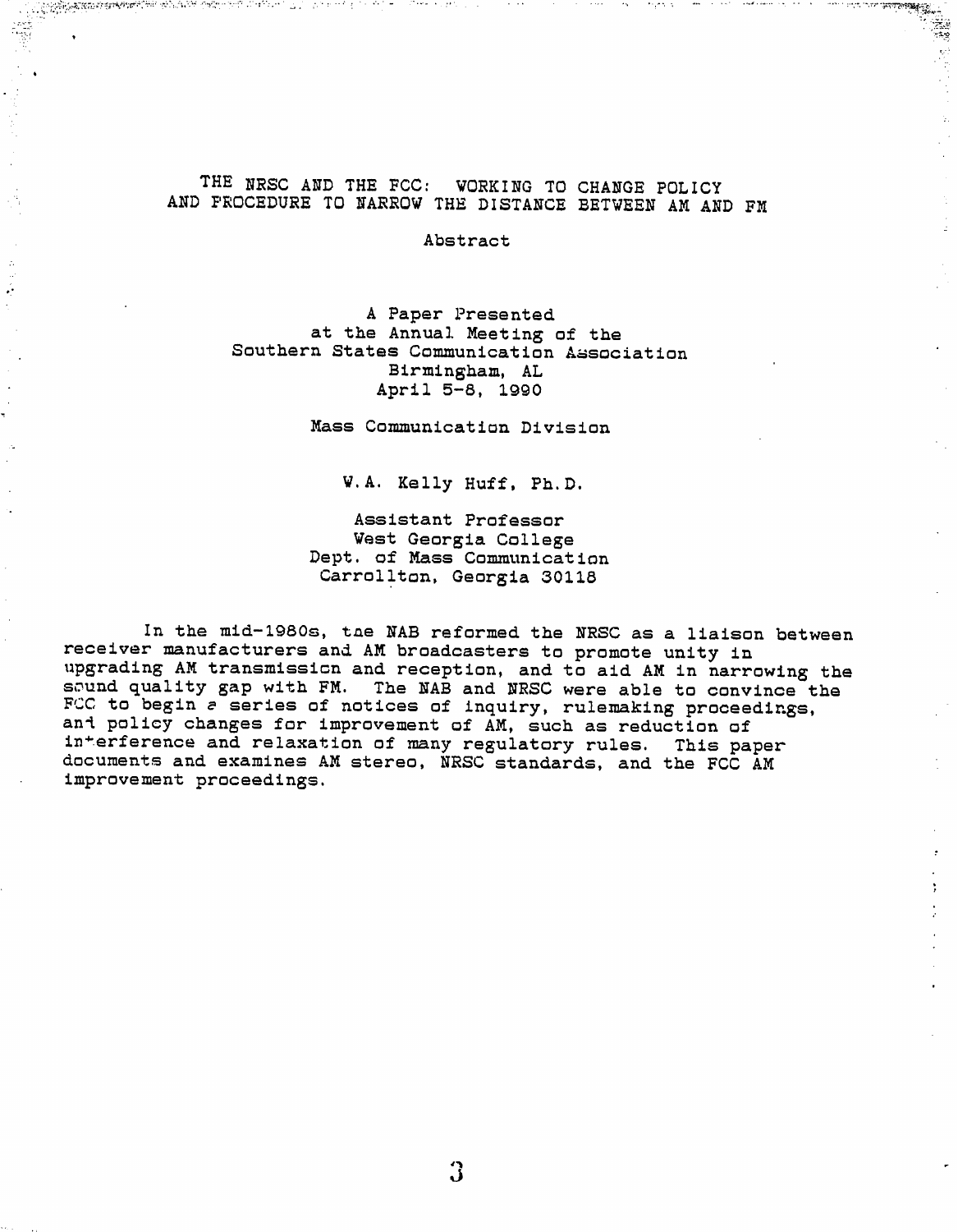#### THE NRSC AND THE FCC: **WORKING TO CHANGE POLICY** AND PROCEDURE TO NARROW THE DISTANCE BETWEEN AM AND FM

(薬)できてきなく はみとく とうさいぶけん

where  $\mu_{\rm{eff}}$  and  $\mu_{\rm{eff}}$  and  $\mu_{\rm{eff}}$ 

이 주변 국가의 공동을 받아 버렸다. 여

Abstract

A Paper Presented at the Annual Meeting of the Southern States Communication Association Birmingham, AL April 5-8, 1990

Mass Communication Division

W.A. Kelly Huff, Ph.D.

Assistant Professor West Georgia College Dept. of Mass Communication Carrollton, Georgia 30118

In the mid-1980s, the NAB reformed the National Radio Systems Committee (NRSC) to serve as a liaison between receiver manufacturers and AM broadcasters. The purpose was to unite the broadcast industry to expedite improvement of AM transmission and reception to enable AM to compete more effectively with FM. Soon, the NAB and NRSC were able to convince the FCC to investigate ways to improve the AM medium. Through a series of notices of inquiry, rulemaking proceedings, and policy changes, the Commission began wholesale improvement of AM, such as reduction of interference and relaxation of many regulatory rules.

The broadcast industry responded favorably to the Commission's For several years, the industry had been frustrated by a plans. seeming lack of AM concern demonstrated by the FCC. In 1982, after five years of deliberation, the Commission left the AM stereo system standard decision to the marketplace. Never before had the FCC left such a task unfinished.

The FCC's renewed interest in AM was unexpected, but welcomed. At the urging of the NRSC, AM broadcasters and receiver manufacturers had already begun to voluntarily upgrade equipment. The NAB financed a super radio receiver to demonstrate the quality AM could achieve. Should the FCC adopt the NRSC voluntary standards and make them mandatory, AM would have a chance to once again compete with FM.

By examining both the NRSC and FCC standards, the pros and cons of AM improvement become clearer. The object of this paper is to document and examine AM stereo, the NRSC standards, and the FCC's AM improvement proceedings.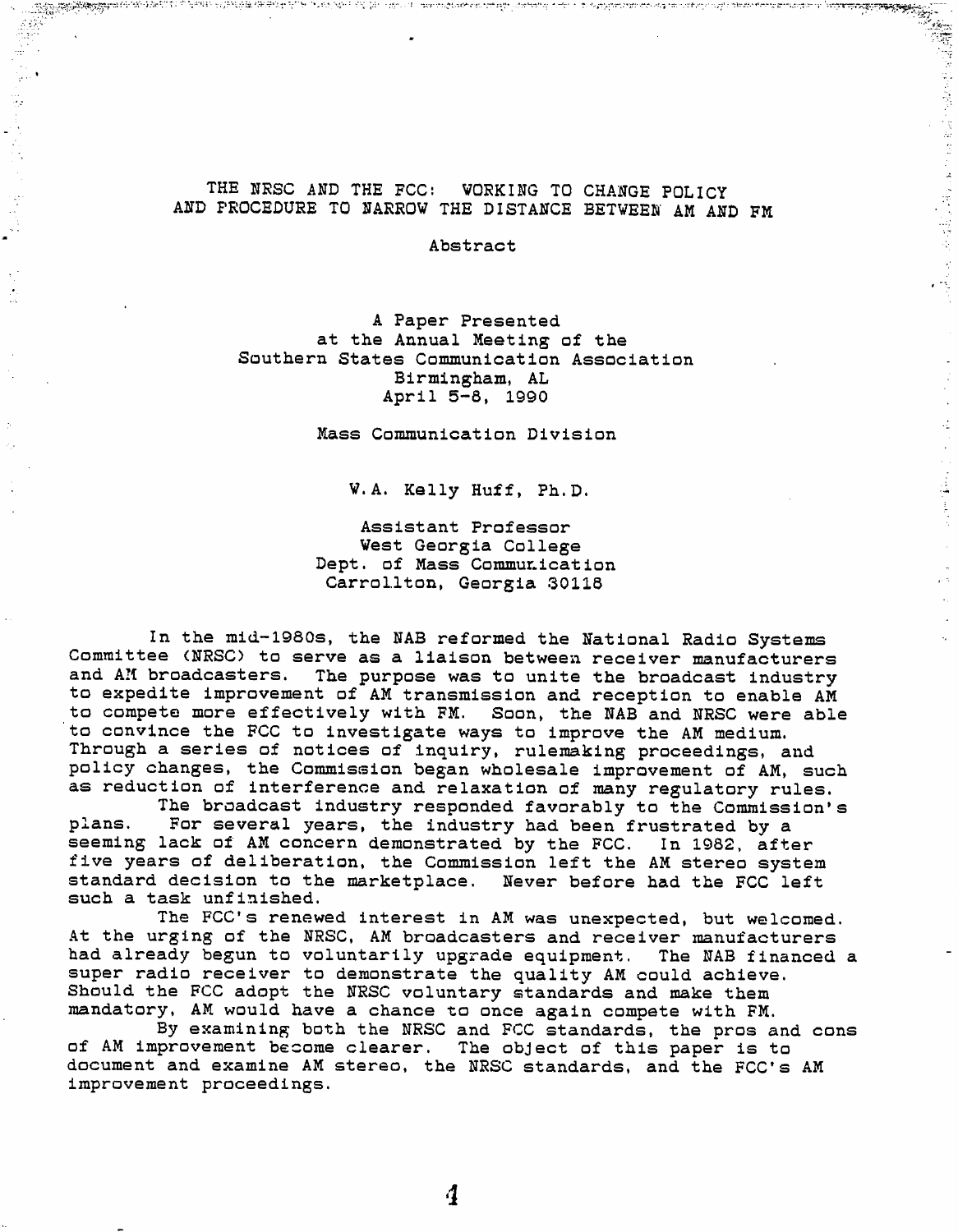#### THE NRSC AND THE FCC: WORKING TO CHANGE POLICY AND PROCEDURE TO NARROW THE DISTANCE BETWEEN AM AND FM

 $\mathcal{A}$ 

in gerak daer dag

المملح الأسفية بمتابيح والوالدة مرمتان المتالي والتكاثر لأمار برادا والتحاربة

医脑膜炎

大学 (本) の

一、 一、 一、 一、 一、 五

Efforts to improve broadcast sound can be traced to 1925, when WPAY, New Haven, Connecticut, crudely broadcast one channel of its sound on one frequency and another channel on a separate frequency, or AM-AM, in an attemp: to produce a stereo effect (Graham, 1979, p. 53; Sunier, 1960, pp. 29-30). Similar stereo undertakings emerged through the years, all requiring two separate transmitters, or stations:  $AM-$ FM, FM-FM, TV-AM (FCC, 1977, p. 34910; Sunier, 1960, pp. 113-118). Until the 1950s, no serious FCC consideration was given to true stereo broadcasting (FCC, 1958; Tlamsa, 1978, p. 26; Feldman, 1984, p. 37).

The FCC took its first official look at stereo broadcasting for AM, FM, and TV in 1958 (Feldman, 1984, p. 37; Stereo specs, 1959, p. 26; Montgomery, 1986, p. 12). Eventually, stereocasting was allowed on FM but denied for AM and TV. FM lagged far behind the other broadcast media and despite its clean, static-free sound, needed help to survive (Stereo stimulates, 1960, p. 30). More significantly, it was considered technologically impossible to properly employ stereo on AM (FCC, 1977, p. 34910; Sterling, 1970, p. 468). Subsequently,

stereo for AM and TV was "postponed indefinitely" (p. 30).

Within ten years after FCC approval, FM stereo slowly began to attract listeners (Stereo AM: Coming, 1982, p. 58; NAB's agenda, 1985, p. 58). In 12 more years, FM totally reversed AM's hold on the Seventy percent of all radio listeners tuned to AM in ratings. 1973, but by 1985 FM controlled 70 percent of the total radio audience  $(AM:$ Band, 1985, p. 35; FM share, 1985, p. 1). Ten more years of continuing decline would leave AM radio with no listeners (AM: Band,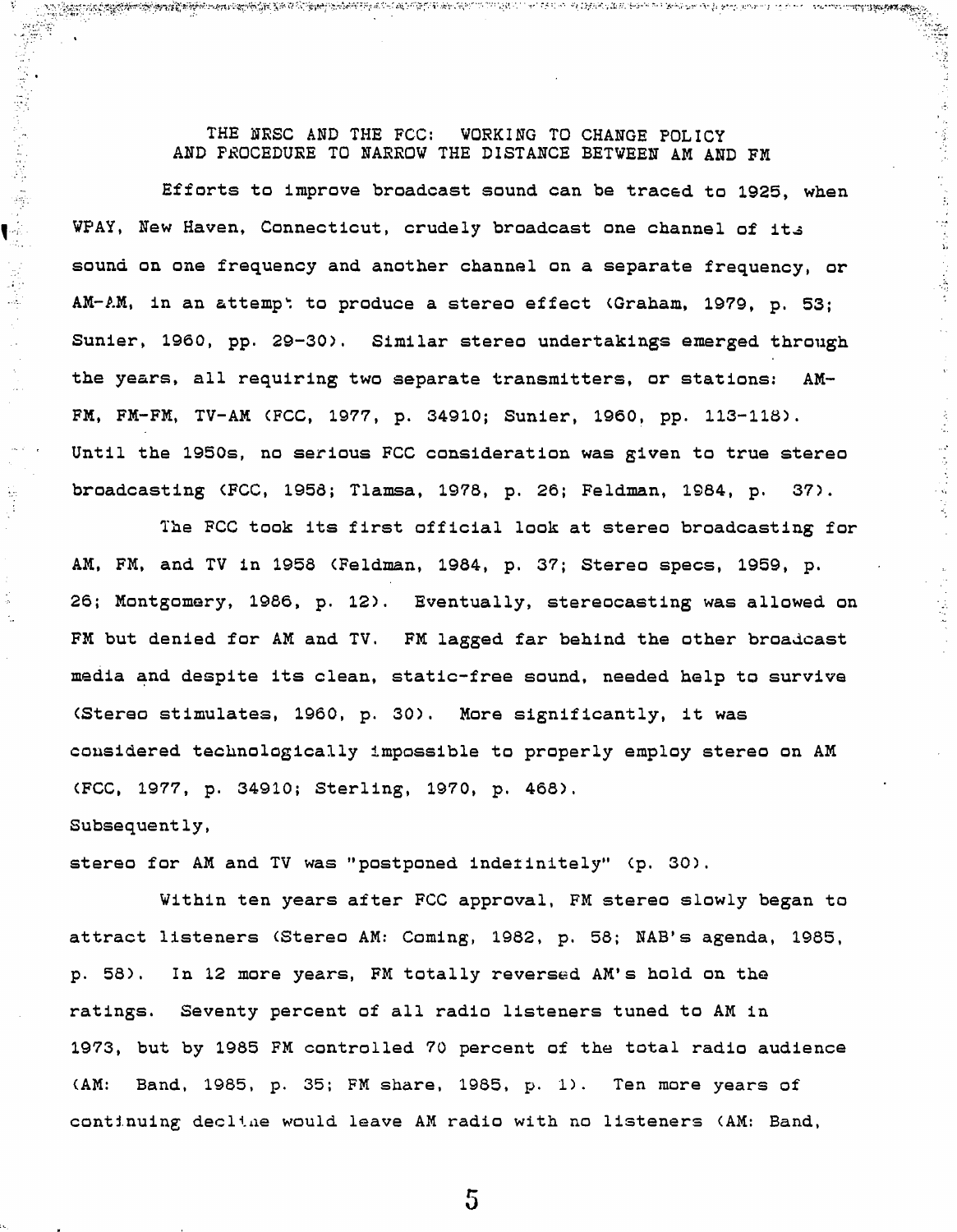1985, p. 35).

 $\blacktriangle$ 

Ţ.

一個 医心房病 中心 计时间

 $\frac{\sqrt{2}}{2}$ 

Y.

٠.

ttist.

 $\gamma_{\rm{in}}$  $\mathcal{C}^{\mathcal{C}}_{\mathcal{A}}$ 

AM faced its most critical times. To combat FM stereo's superiority, AM programmers tried voice-only formats, such as news, information, and talk, which relied little on high fidelity sound required by music. However, the strategy failed (AM: Band, 1985, p. 46). The obvious solution lay in improving transmission and reception of the AM signal. AM's first great hope was the FCC's inquiry into the feasibility and necessity of stereo in 1977. However, after five years of intensive deliberation, the FCC in 1982 revealed it would leave the decision to the marketplace for the first time in Commission history (FCC, 1982, p. 17). In the Report and Order, the Commission described the move as "a bold, new step" (p. 17). Sterling (1982) agreed, calling the FCC's AM stereo decision "a benchmark" in the "regulation of changing technology" (p. 137).

joguggala de Genedia mentera da Leriya Angguna da Barata (1975) na mang mang mang akan kata mangguna ng mangguna

With the exception of color television, the FCC had always acted thoroughly and decisively in transmission standards proceedings. Even in 1953, when the FCC "abandoned its earlier approval of the CBS color system and adopted the National Television Standards Committee system" (Garvey, 1980, p. 516), the Commission rectified the problem. As in the case of color television, the Commission chose an AM stereo standard, but quickly rescinded and never picked a replacement.

The first seven years of the AM stereo marketplace gave the industry considerable time to formulate other solutions for improving AM. The first was the National Association of Broadcasters' (NAB) formation of the AM improvement Committee in October 1983 "to coliect, to study and ip analyze problems facing AM transmission and reception and to develop ways to improve technical quality in .M broadcasting" (Rau, 1985, p. 84). While conceding that "AM stereo is

 $\hat{\mathbf{z}}$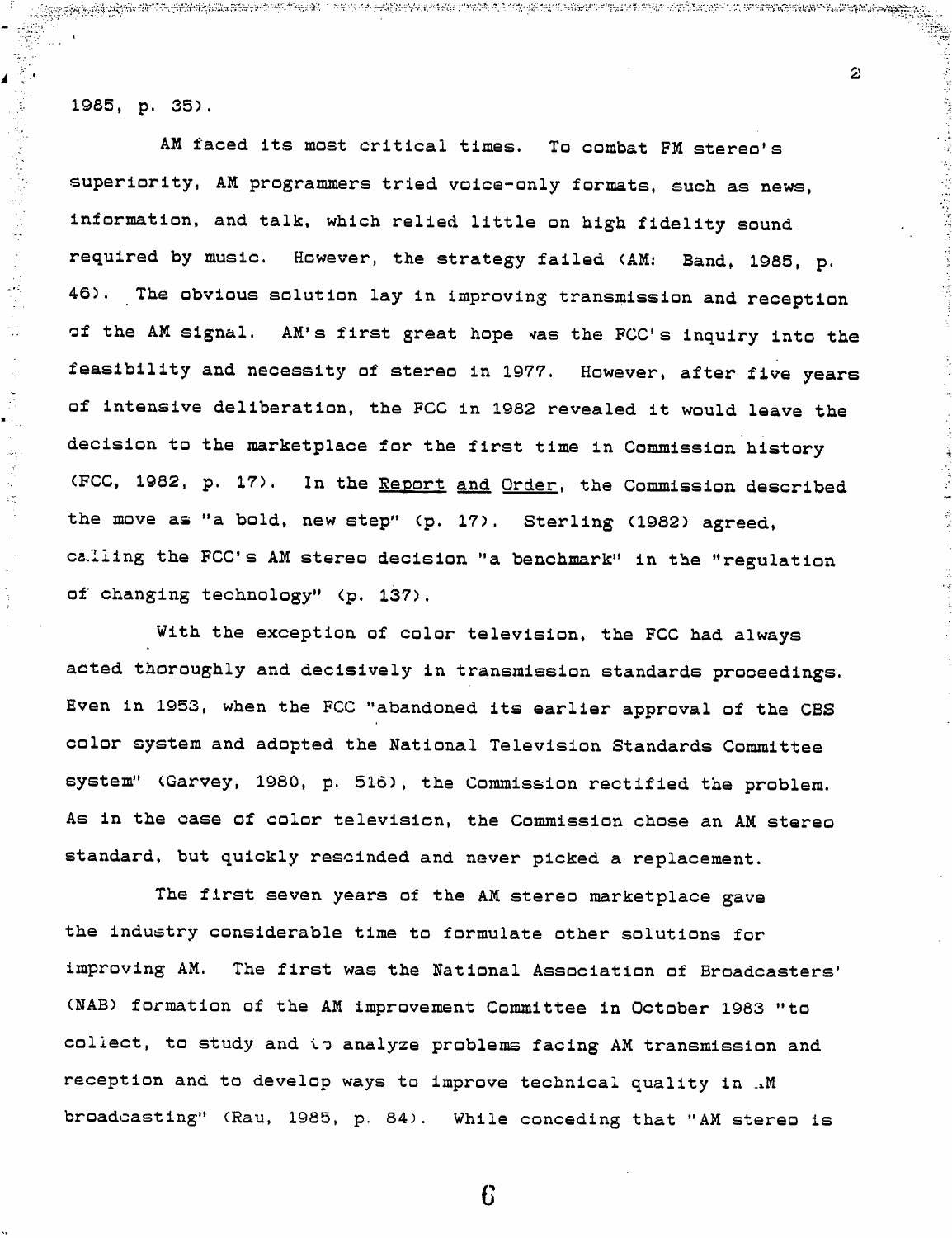without a doubt an improvement," the NAB preferred not to include stereo "within the scope of the committee's mandated work" (p. 84).

(情報を得る) 高速 (多く)

 $\omega_{\rm{ph}}$ 

 $\hat{\pmb{z}}$ 

 $\frac{1}{2}$ 

 $\frac{d^2}{2}$ 

 $\frac{1}{2} \sum_{i=1}^{n}$  $\frac{1}{2}$ 

ţ.

 $\mathbb{R}^2$  $\gamma\zeta^1$ 

÷

لايليان<br>وفيات

Ŕ

S.

Eventually, NAB involvement in AM improvement issues prompted formation of the National Radio Systems Committee (NRSC) "to recommend standards to the AM receiver industry and to the FCC" (AM group, 1985, p. 7). By early 1987, the group developed "voluntary" preemphasis/ deemphasis' standards for AM transmission (Texar Inc., 1987, p. 1).

Apparently inspired by the NRSC and other industry prodding, the FCC in July 1987 began an inquiry into either setting its own standards, or requiring implementation of the NRSC's parameters on the AM band (AM uniformity, 1987, p. 85).

This paper will provide brief descriptive histories of AM stereo, the NRSC standards, and the FCC's AM improvement proceedings. Explanations are offered for developments and decisions. Hopefully, such an undertaking will at least partially fill a huge gap in the literature for such an important series of events.

AM Stereo: From Governmental Standards to the Marketplace

When the FCC began its study of AM stereo, the objective was to pick a technological standard. Five AM stereo transmission systems were proposed by five manufacturers: Motorola, Magnavox, Belar, Harris, and Kahn/Hazeltine. By September 1978, the FCC (1978) determined "that rules should be proposed for the transmission of AM stereo," expressing doubts about which of the systems might best satisfy the needs of broadcasters p. 4). The Commission added: "Resolution of these matters to the Commission's satisfaction is necessary before any standards are to be adopted" (p. 4).

On April 9, 1980, the FCC "tentatively" selected the Magnavox system as the industry standard (FCC, 1980, p. 2). However, numerous

 $\frac{1}{\sqrt{2}}$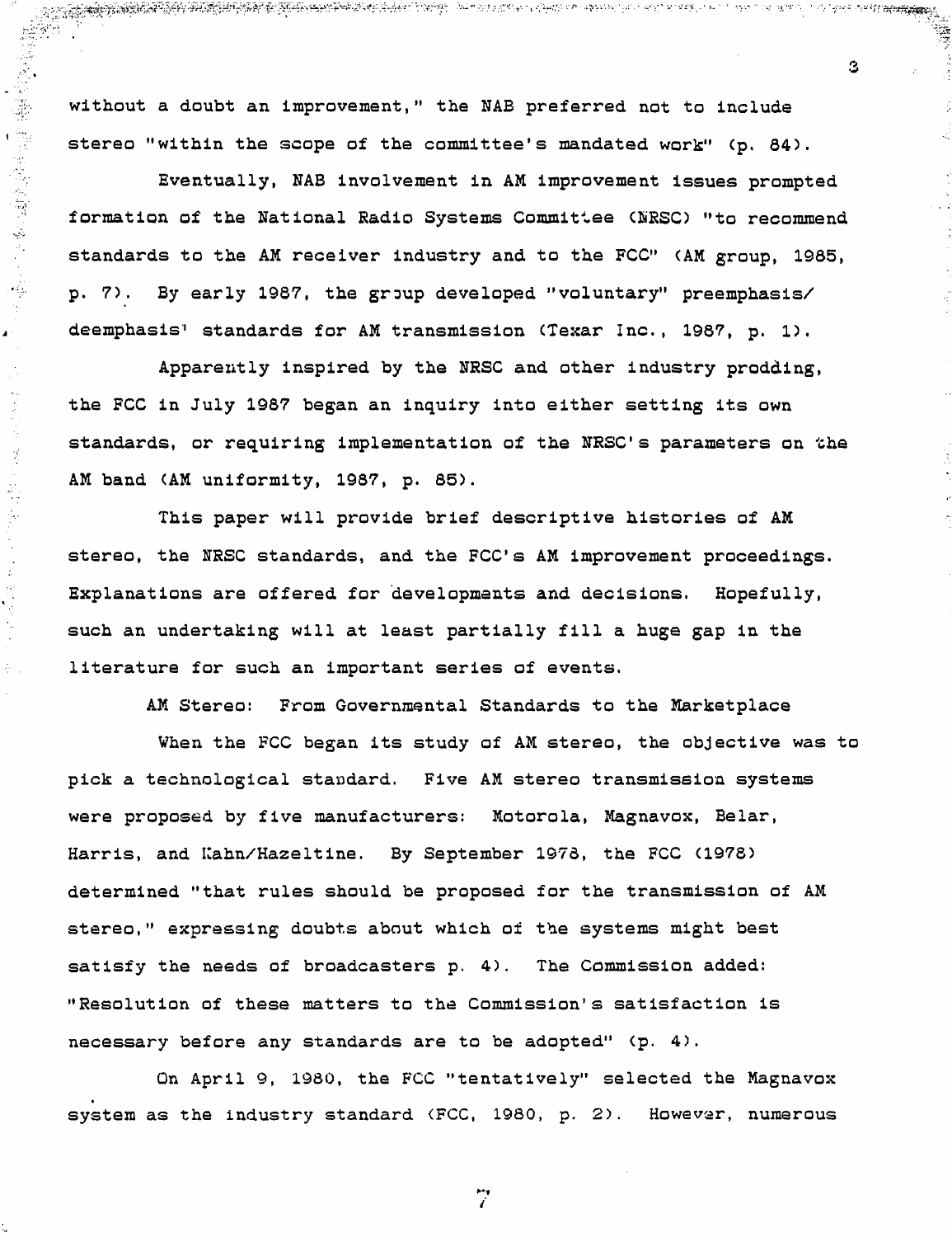"petitions and pleadings" convinced the Commission to reconsider the Magnavox decision (p. 2). Still, the FCC (1982) was confident "a single system would better serve the public interest" (p. 5). Indeed, broadcasters who filed comments wanted the Commission to pick a standard (p. 7).

 $\frac{d}{dt}$ 

 $\mathbb{C}^2$ 

Á

4

Between 1960 and 1982, the FCC began to examine its regulatory role. After almost two years of deliberation, the FCC announced on March 4, 1982, that no single system for AM stereo would be picked by the government. Instead, the matter would be placed in the hands of the marketplace (p. 16). The Commission explained in its docket that selection of only one system would be highly tenuous" (p. 9). Further, the FCC indicated that public interest would perhaps be better served by allowing the consumer to have a more direct impact on the process:

It clearly represents a change from tradition. However, it signifies a more effective and more efficient approach to achieving the public interest goals of the Commission. Although some costs may be incurred . . . we believe that pursuing the course of action set forth herein best serves consumer well-being and furthers the Commission's mandate to regulate in the public interest.  $(p. 17)$ 

Sterling (1982) observed: "On the surface, the decision appeared to be a collective throwing up of hands, as the Commission staff admitted its inability to make a clear-cut choice among the systems, all of which were compatible with existing AM technology" (p. 137).

The Commission was Chaired by free market supporter Mark Fowler, who led the FCC's move to deregulation. Fowler strongly believed in following the print model. Fowler explained: "The day will come when we will regulate only technically and only in the narrowest sense, and treat everything else as newspapers are treated. The antitrust laws will apply" (FCC prescribes, 1986, p. 35). Fowler's legal assistant added: ". . . the litmus test is whether a rule of

 $8\overline{8}$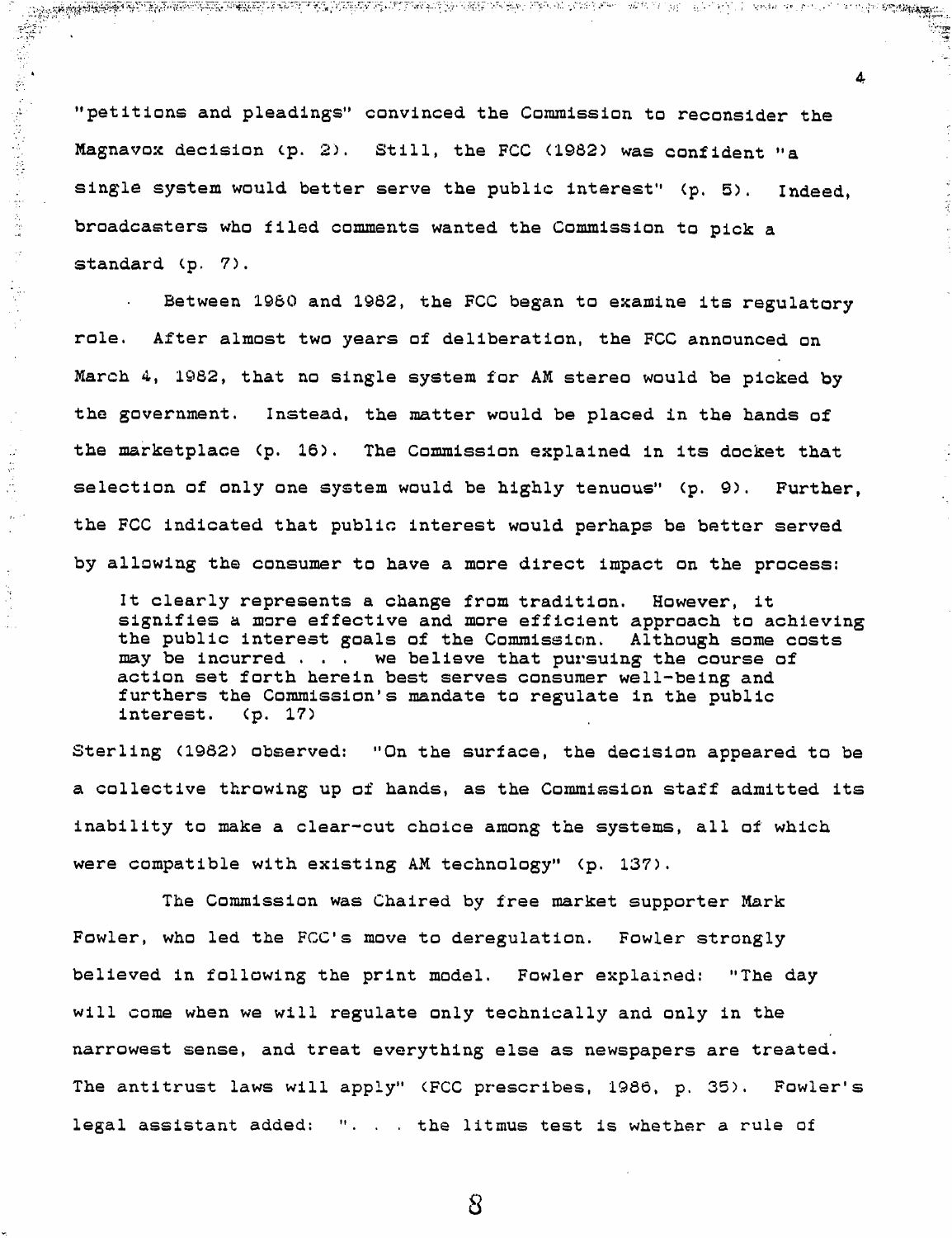policy would or could be imposed on newspapers, books, and magazines. If not, it must be eliminated" (Herwitz, 1985, p. 185).

 $\mathcal{L}^{\mathcal{A}}$  , and  $\mathcal{L}^{\mathcal{A}}$  , and  $\mathcal{L}^{\mathcal{A}}$  , and  $\mathcal{L}^{\mathcal{A}}$  , and  $\mathcal{L}^{\mathcal{A}}$ 

 $\mathcal{O}(\mathcal{O}(3,3))$  for  $\mathcal{O}(\mathcal{O}(3,3))$ 

ਨਲਾਮਨ ਦਾ ਇੱਕ ਕੁਝਿਆਨ ਮੰਤਰ ਦਾ ਨਾਲ ਨੂੰ ਪ੍ਰਾਪਤ ਕਰਨ ਦਾ ਪ੍ਰ

Commissioner Anne P. Jones, another marketplace advocate, was pleased with the decision because a standard would have eliminated future technological improvements: ". . . if we don't set standards, new players can come in. And, the new plavers may improve the system. If we put a standard on some technology, there's no real incentive to improve on it" (Jones: Staunchly, 1982, p. 70).

Only Jones and Fowler were totally in favor of a marketplace decision. Of the remaining Commissioners, three preferred a standard but bowed to marketplace pressure because they believed the FCC and all its attendant researchers incapable of picking the proper system. The other believed the Magnavox decision should have stood. Discontentment with the reversal led to marketplace support. The uncertain role of the Commission during deregulation affected AM stereo, particularly since both proceedings were heing handled by the FCC simultaneously. Never before had the Commission failed to set a standard.

Despite the confusion, the FCC appeared confident the best system would ultimately prevail, and emphasized its responsibility would be ensuring that all systems complied with federal technical regulations. AM stations were allowed to begin stereo broadcasting with either of the five systems (FCC gives up, 1982, p. 36).

#### The marketplace years

**ANDRE ACTIVITY CONTRACTOR** 

**「大学の学習を開きる」** 

 $\sum_{i=1}^{n}$ 

(其外) 医主要子宫

 $\mathbf{r}$ 

فلينت

The FCC maintained its hands-off policy during the first seven years of the marketplace, and intervened only to police technical violations and complaints.

General Motors' Delco Division was the first receiver manufacturer to align with one system, and was soon followed by nearly

 $\boldsymbol{\Omega}$ 

 $\mathbf{5}$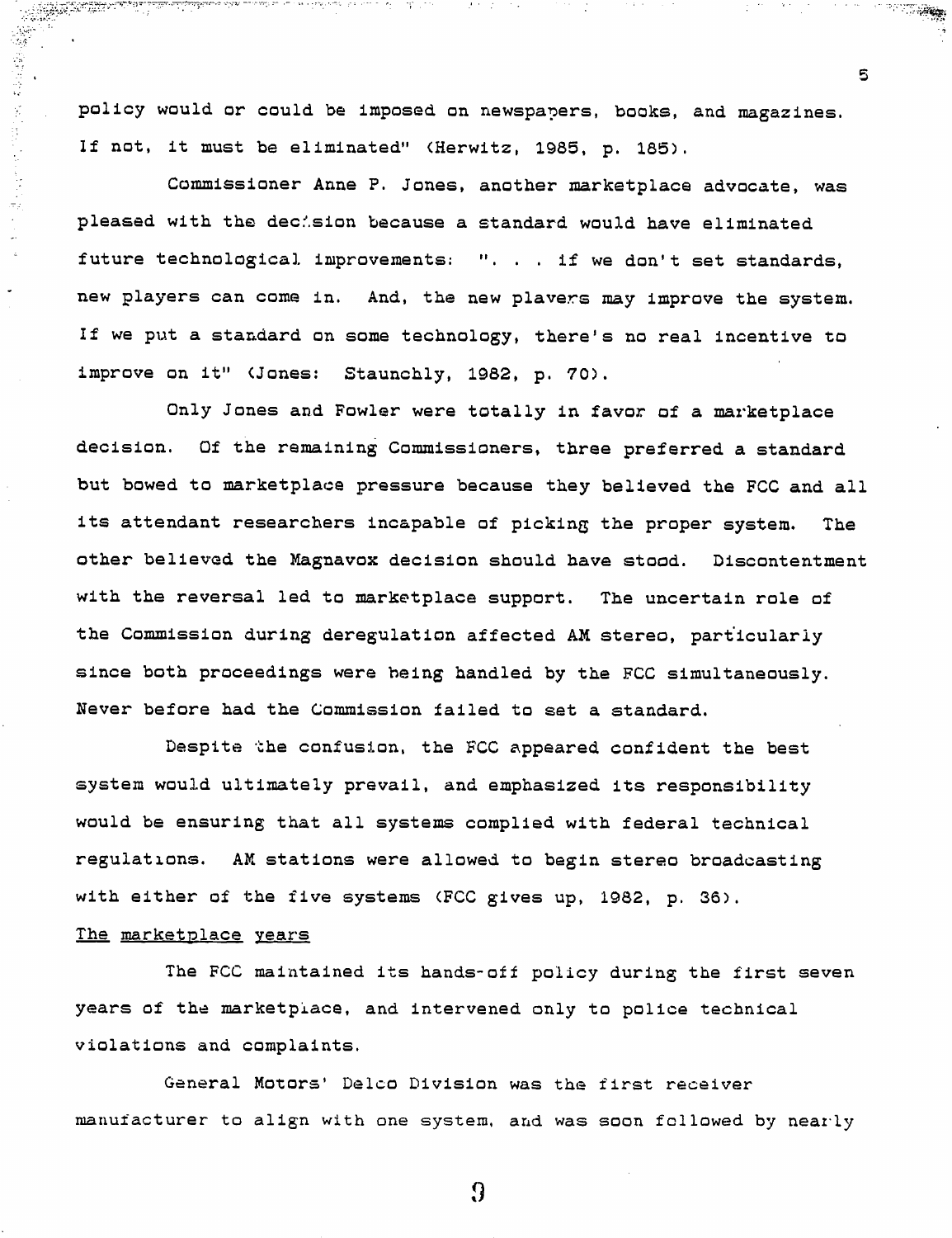40 other manufacturers in choosing Motorola. No receiver manufacturers ever aligned themselves with any other company.

 $\frac{1}{\sqrt{2}}\frac{d^2}{dt^2}$ 

 $\frac{1}{2}$ 

 $\hat{\rho}$   $\hat{\gamma}$ 

 $\bar{z}$ 

မွန္႔ေမာက္ေသာက္ေတာ့ေၾကာင္းေတာ့ေရးေပးပါတယ္။ ေတြေကာင္း ေတြေကာင္း ေသာင္းေတာ္ေတာ္ စကယ္ေတာ္ သင္းလားသားေရးသက္သင့္ ေမ<br>အက်က္ လမ္းႏိုင္ငံေတြေကာင္းေတြေကာင္းေတြေကာင္း ေတြေကာင္း ေတြေကာင္း ေတြေကာင္းေတာ္ စကယ္ေတာ္ သင္းလားသားေတြေကာင္း ေမ

6

By 1984, Sony and Sansui introduced receivers capable of decoding of all five systems, which were surprisingly rejected by the marketplace. The price of the units was higher than that of Motorolaonly receivers, but the difference was rather insignificant considering the potential. The huge lead forged by Motorola probably had more to do with the failure of multisystem receivers than any other factor.

Within the first two years of the marketplace, three of the five systems were elimin...ed, leaving only Motorola and Kahn. As Motorola slowly gained favor in the marketplace, Kahn's system remained status quo at best. In fact, several stations in major markets deserted Kahn for Motorola, citing listener discontent for the switch. Still, the total number of AM stereo-equipped stations remained relatively small. The number of AM stereo stations reached about 650 by the end of 1988 -- or, about 10 percent of all AM stations.

Often, apparent AM stered progress was hindered by a lengthy series of legal actions filed by Kahn, Inc. In addition to formal complaints against Motorola and receiver manufacturers, Kahn persistently attacked the firm through industry-wide mail and media campaigns. While Kahn may have slowed Motorola's progress, he did nothing to improve the standing of his own system. In a sense, Kahn's determination initially may have been admired and perhaps respected. After so many defeats, the broadcast industry eventually became weary of Kahn's persistence -- preferring instead to proceed with resurrecting the fortunes of AM radio.

Texar Inc., a Pennsylvania manufacturer, delivered a petition to the FCC asking for a standards decision. The company acknowledged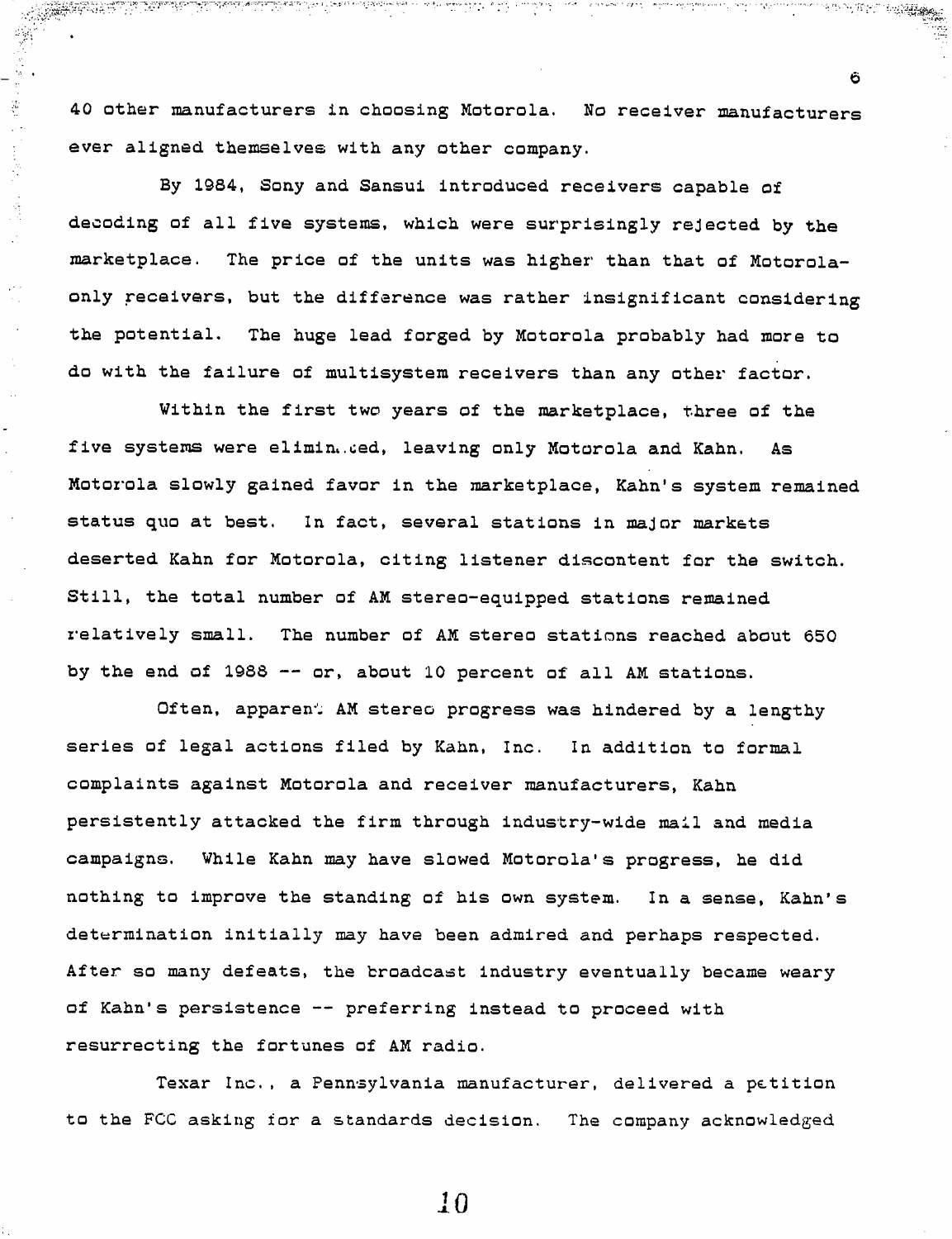the limited success of the marketplace in eliminating three of five systems. However, Texar officials emphasized the detrimental effects the Kahn-Motorola battle had on retarding the growth of AM stereo.

רק היה המוניקה בין המוניקה בין המוניקה בין המוניקה המוניקה בין המוניקה בין המוניקה בין המוניקה בין המוניקה בין<br>ק

 $\mathcal{L} \in \mathcal{M}$  , and  $\mathcal{L}$ 

 $\overline{7}$ 

मध्यप्रकारकारमा मृत्यू सा

SANTA CENT

 $\frac{1}{2}$ .  $\mathcal{J}_\tau$ 

 $\overline{\phantom{a}}$ 

 $\mathcal{L}^{\mathcal{A}}$ 

المستوا والمستحدث ومحتوج والالتقاء والمناور المستحدث والالمس

Press Broadcasting also petitioned the FCC, not for a system standard, but to require all receivers to be multidecoders. The Commission could act on selecting a standard transmission system, but in reality only Congress could act on receiver requirements. When the Commission responded in 1988, it indicated that receiver manufacturers had the privilege of making their own decisions concerning stereo or other enhancements.

Meanwhile, the National Telecommunications Information Agency (NTIA), a branch of the U.S. Commerce Department, became involved. After conducting two different studies, the agency determined that Motorola was a de facto AM stereo standard -- not the de facto standard. The NTIA conclusion damaged Kahn's prospects of becoming the standard. The FCC (1988) acknowledged the NTIA's findings and agreed enough evidence existed to confirm the marketplace was working toward a de facto standard.

The FCC completed its obligation to comment on the Texar and Press petitions, as well as the NTIA study. The FCC's categorical response addressed all the pertinent issues and maintained its stand. After seven years in the marketplace the FCC concluded that the benefits of staying out of the matter far outweighed the negatives.

The FCC staunchly maintained the marketplace was working, particularly in light of the overwhelming numbers of supporters of Motorola. In the opinion of the Commission, there was a clear broadcast industry preference "towards establishing a de facto standard" (p. 404). The Commission wrote: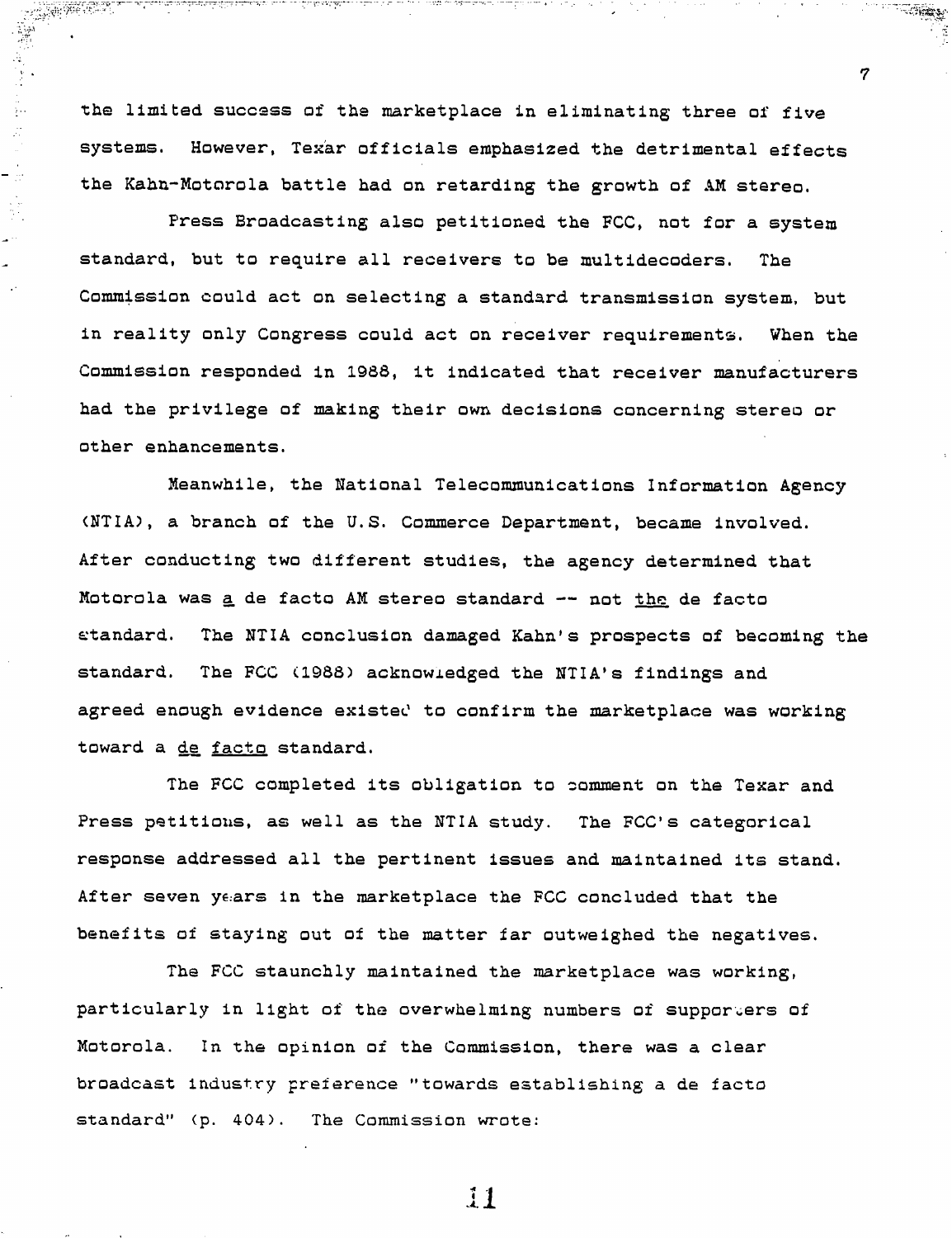Petitioner's arguments and presentations do not convince us that Commission intervention at this late date would prove beneficial to the public. Rather, while only ten percent of all AM stations have installed stereo capability, the market is working towards the selection of an industry standard. . . . the field of competitors has narrowed and the majority of stations now choosing to broadcast in stereo seem to be selecting one particular technical system. Thus, there is no indication that the functioning of the marketplace does not reflect the level of AM stereo service desired by the public or that active encouragement of this service feature through mandatory standards setting would be an appropriate way to contribute to the improvement of the economic condition of the AM  $s$ ervice.  $(p. 404)$ 

्ष १ मध्य १००

アイトリス キャング こうきんじょう カクティング・シー

ம் குத்துத்திருக்கு என்று இதுக்கு இதற்படையும் எதுவருக்கு குறுவரும் பிரிம் என்பதற்றும் பற்பட்ட விடவிட்ட பிரிம்ப<br>என்னது இருந்து

 $\begin{picture}(120,15) \put(0,0){\line(1,0){15}} \put(0,0){\line(1,0){15}} \put(0,0){\line(1,0){15}} \put(0,0){\line(1,0){15}} \put(0,0){\line(1,0){15}} \put(0,0){\line(1,0){15}} \put(0,0){\line(1,0){15}} \put(0,0){\line(1,0){15}} \put(0,0){\line(1,0){15}} \put(0,0){\line(1,0){15}} \put(0,0){\line(1,0){15}} \put(0,0){\line(1,0){15}} \put(0$ 

 $\mathbb{R}^3$ 

 $\mathbb{R}^{1,2}$ 

 $\hat{\boldsymbol{\gamma}}$ 

 $\mathbb{R}^3$ 

To petitioners' claims that the FCC's failure to pick a standard negatively affected the proliferation of AM stereo, the Commission responded: ". . . we conclude that the rate at which broadcasters have chosen to install AM stereo capability cannot be attributed to our decision to not establish mandatory industry standards" (p. 404).

Further, the Commission noted the disadvantages of picking a standard from among Kahn and Motorola:

If the first AM stereo proceeding is a guide, action by the Commission to select an AM stereo standard would be a lengthy process. Given the complexity of the issues and the strong interest of the competing parties, any decision made by the Commission probably would be followed by requests for reconsiderations and subsequent appellate litigation. During the course of such proceeding, the AM stereo market would be subject to a further uncertainty that would delay the introduction of service into the After all of this administrative delay, there still would market. be no guarantee that the standard selected would be any better than one the marketplace might choose. Thus, action by the Commission to choose an AM stereo standard would be expected to hinder, rather than promote, development of this service feature and would not benefit the industry or the public as patitioner predicts. (p. 404)

After years of hope the FCC would pick a standard, the Commission's rejection of all petitions placed the standards decision once and for all "squarely into the AM broadcaster's [sic] court" (An end, 1988, p. 5). Throughout the marketplace, many in the broadcast industry continued to believe the FCC would step in to pick a standard. Still, the FCC's reluctance to do so was discouraging to them, but hardly surprising.

8

样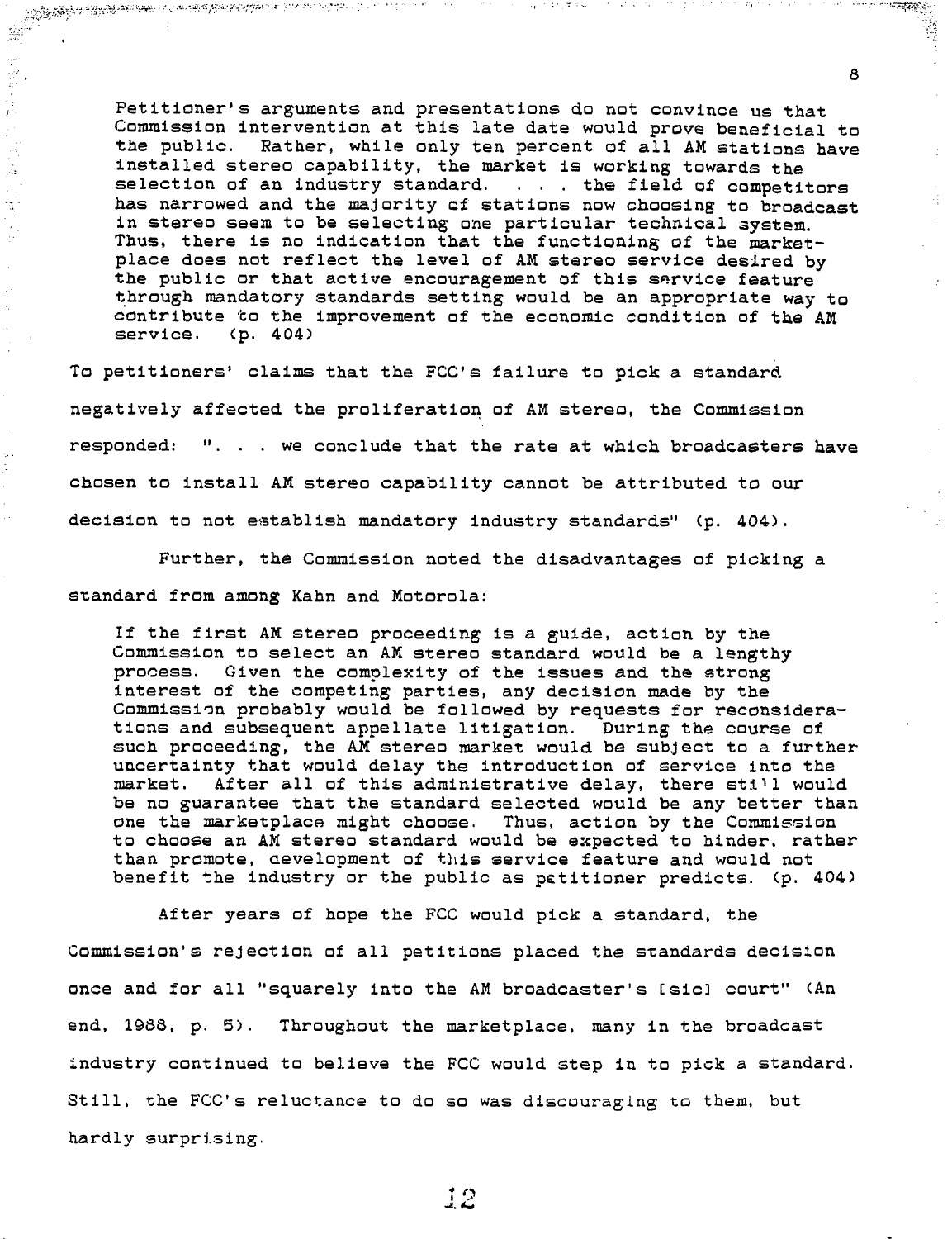AM stereo appeared at times to be losing its luster and appeal to many in the broadcast industry. Continuous delays in the development of AM stereo and rapid advancements in other attractive technologies combined to disillusion even the most important players. However, with the realization that the FCC certainly can never again reconsider its AM stereo position, the broadcast industry forged ahead with other AM improvement ideas -- such as ridding the AM band of annoying noise interference.

المستحقق المتعدد للمحللة والمتحاولات المتحرق والمهليك والمهارمات

9

#### The NAB's NRSC Plan for AM Improvement

والمقادمات ومقاتله للمائلين المتواطنا وبالمائك أتونا المس

وكالمتعاط الكافحة والمستشبية محار

医慢性皮炎 医外科 医外科学家

The NAB believed the keys to enhancing the sound quality appeal of AM radio to be improving both the technology for transmission and for reception. Upon upgrading the basic transmission and reception of AM, stereo would have a better chance at working. Perhaps the FCC privately justified its AM stereo standard indecision through the existing poor state of AM technology. As an enhancement to basic AM technology, stereo would only be a noticeable improvement when demonstrated under the best of conditions -- not the worst.

In late 1983, the NAB formed an AM Improvement Subcommittee to investigate the problems of AM. After meeting eight times in just over a year (Mustering forces, 1985, p. 91), the group offered eight specific recommendations: (1) "industry-wide" promotion; (2) a central base for "AM technical information"; (3) asking AM operators "to limit boost of audio frequencies above 12kHz before transmission"; (4) enhance antenna capabilities; (5) study "new antenna designs"; (6) "research transmitter transient distortion"; (7) "work closely with receiver" producers; (8) and, try to find ways to eliminate radio frequency (RF) "interference from electrical devices" (Rau, 1985, p. 80). While AM's technical shortcomings were obvious, the NAB believed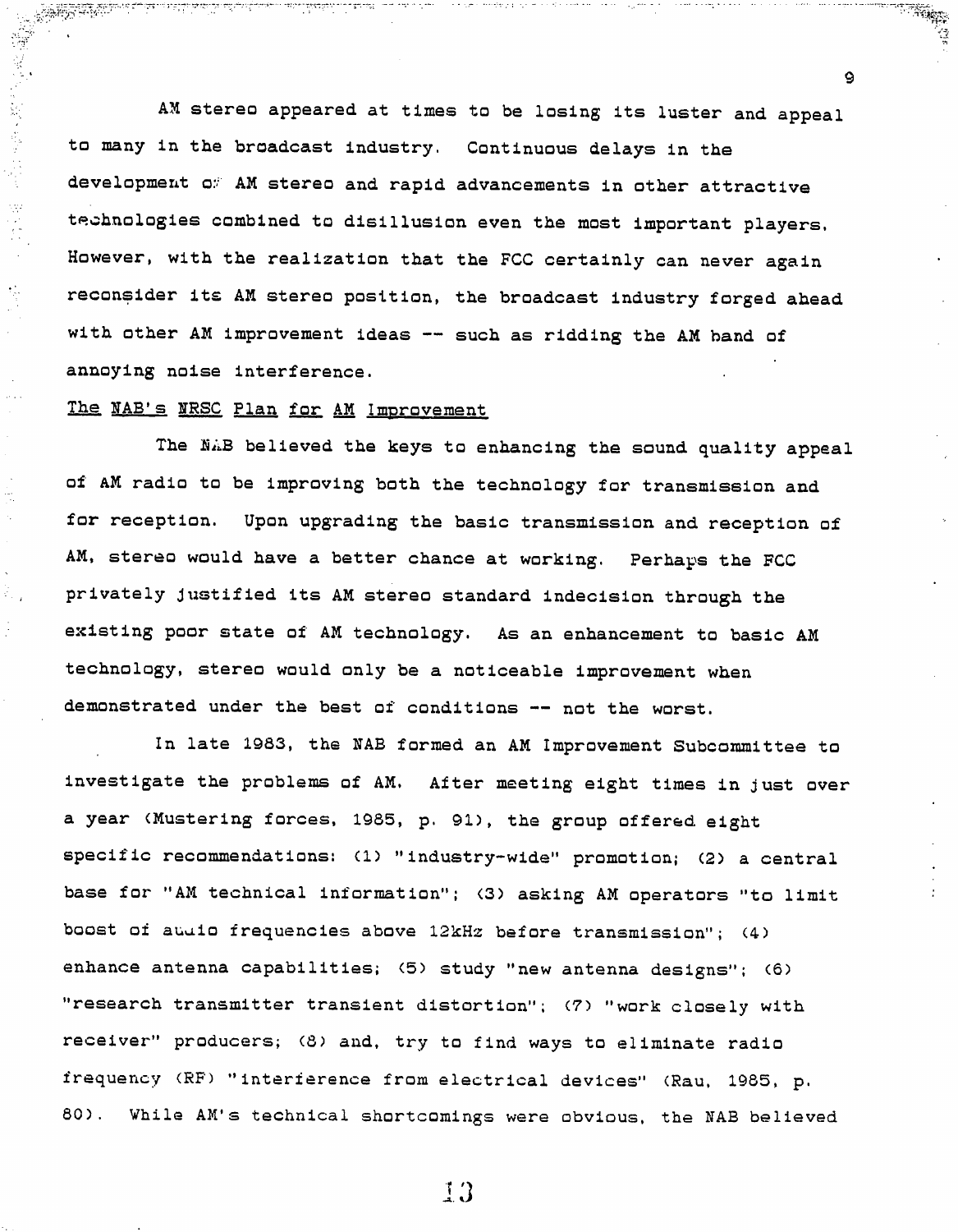promotion to be the most important (and difficult) of the suggestions. For instance, no amount of technical improvement would matter without courting listeners "to experience how good AM can sound" (p. 80).

10

**SAMAR** 

 $\mathcal{L}_{\mathcal{A}}$ 

 $\mathcal{Z}_\mathbf{z}$ 

a distance and the second company of

In early 1985, the NAB replaced the AM Improvement Subcommittee with the NRSC (AM group, 1985, p. 7) to serve as a "forum" for the broadcast industry and a catalyst for carrying out improvement plans (Mustering forces, 1985, p. 31). The NRSC was charged "to create, collect study and analyze current technical problems facing" AM radio and to facilitate methods for improvement (AM group, 1985, p. 7). The FCC's AM improvement plan

Meanwhile, the FCC was busy with plans of its own, considering several major options: relaxing duopoly rules; eliminating AM-FM nonduplication rules; expanding the AM band; allowing synchronous transmitters, or translators; and, reducing interference from both other stations and from RF sources, such as home appliances and other electronics. The Commission reasoned, by allowing operators to own stations with overlapping signals each station could utilize one single staff, transmitting common programming to a much broader area. Expansion of the AM band (from 1600 to 1700 khz) would also aid in reducing adjacent channel interference by allowing more spacing between stations. Additionally, the FCC was considering permitting AM stations increased coverage by installing synchronous transmitters in certain areas, boosting a station's signal greater distances. Simultaneously, the Commission was pondering the same consideration for FM.

Non-duplication rules were put into place during the 1960s. Since the inception of FM in the 1940s, many AM-FM combos broadcast the same programming on both stations. FMs were struggling and unable to stand alone. In the 1960s, the FCC believed FM stations could better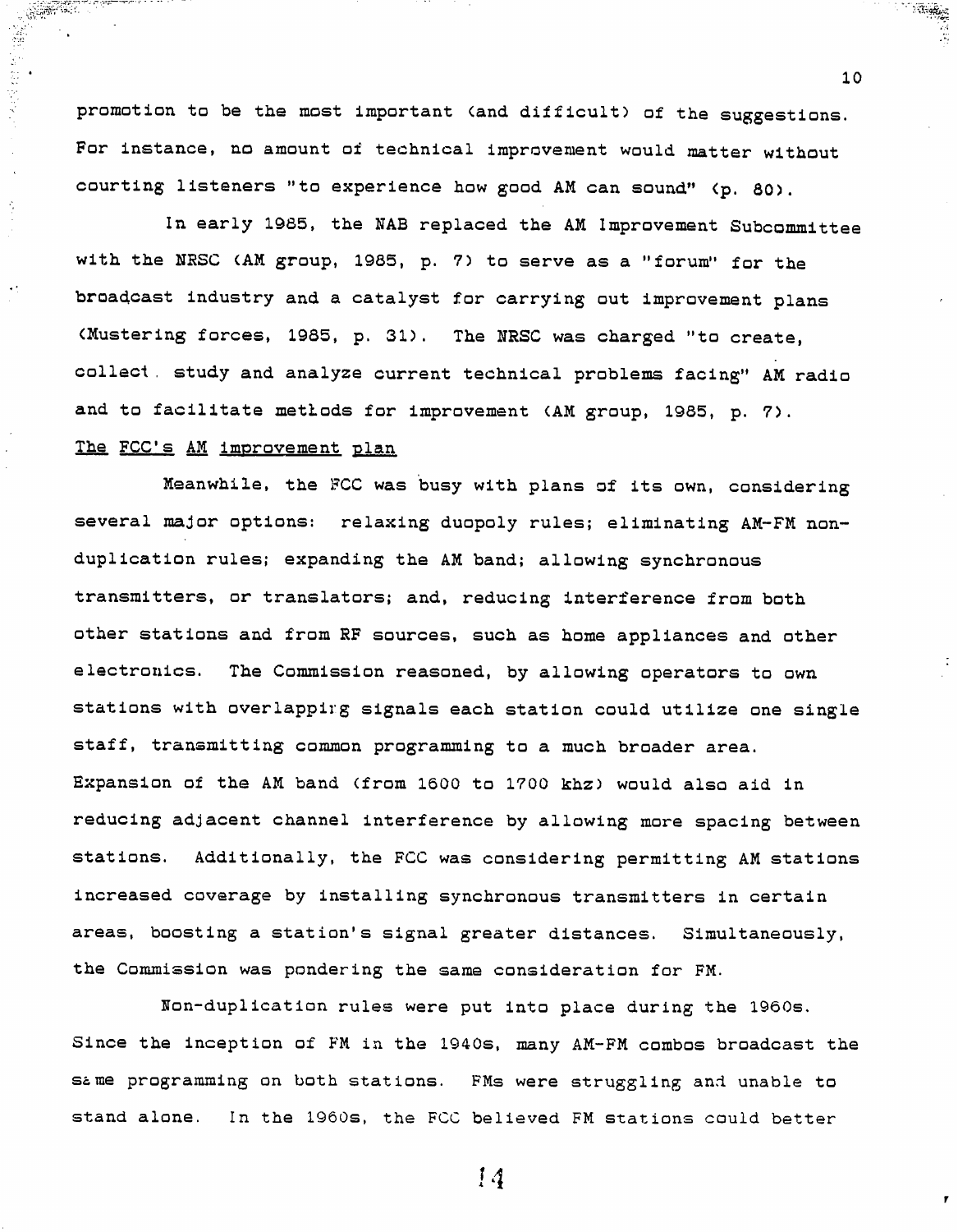serve the public interest by offering the listener more alternative programming. Conversely, with AM's drastic decline in audience, the Commission believed the band in need of help from FM (FCC determined, 1935, pp. 40, 42).

#### NAB petitions FCC for AM action

1945年4月

In October 1985, the NAB petitioned the FCC to act on AM improvement. The NAB believed the NRSC could provide a means for the broadcast industry to achieve some agreement on how to best improve AM broadcast transmission and reception. In the petition, the NAB suggested a combination of altering both technical regulations and policies:

While certain of the technical problems experienced by AM radio are governed by the laws of physics and may not easily be given to total or even partial cure, many other factors in the "AM radio problem" may be alleviated through not only industry action but the cooperation of government as well. It is our view that through a combination of technical and policy rule changes -- all in conjunction with efforts of broadcasters and broadcast-related equipment manufacturers to achieve improvements in areas where new regulation is not needed -- AM radio may become a more competitive medium capable of providing increased service to the American public. (NAB's agenda, 1985, p. 58)

The NAB agreed with the FCC on duopoly rules, raising power on some stations, non-duplication, and electric interference elimination. However, the NAB opposed translators if it "would result in a 'diminution' of service by other AM stations not using them" (p. 58).

By the end of 1985, FCC Mass Media Bureau Chief James McKinney promised that rule changes for AM would begin to take shape by Spring 1986 (Hughes, 1986, p. 3). (AM improvement, 1986, p. 3). In February 1986, McKinney announced that the AM improvement report was nearing completion and would probably be ready in March. He also applauded the work of the NRSC (Hughes, 1986b, p. 1). The "Report on the Status of the AM Broadcast Rules" was submitted to the FCC Commissioners by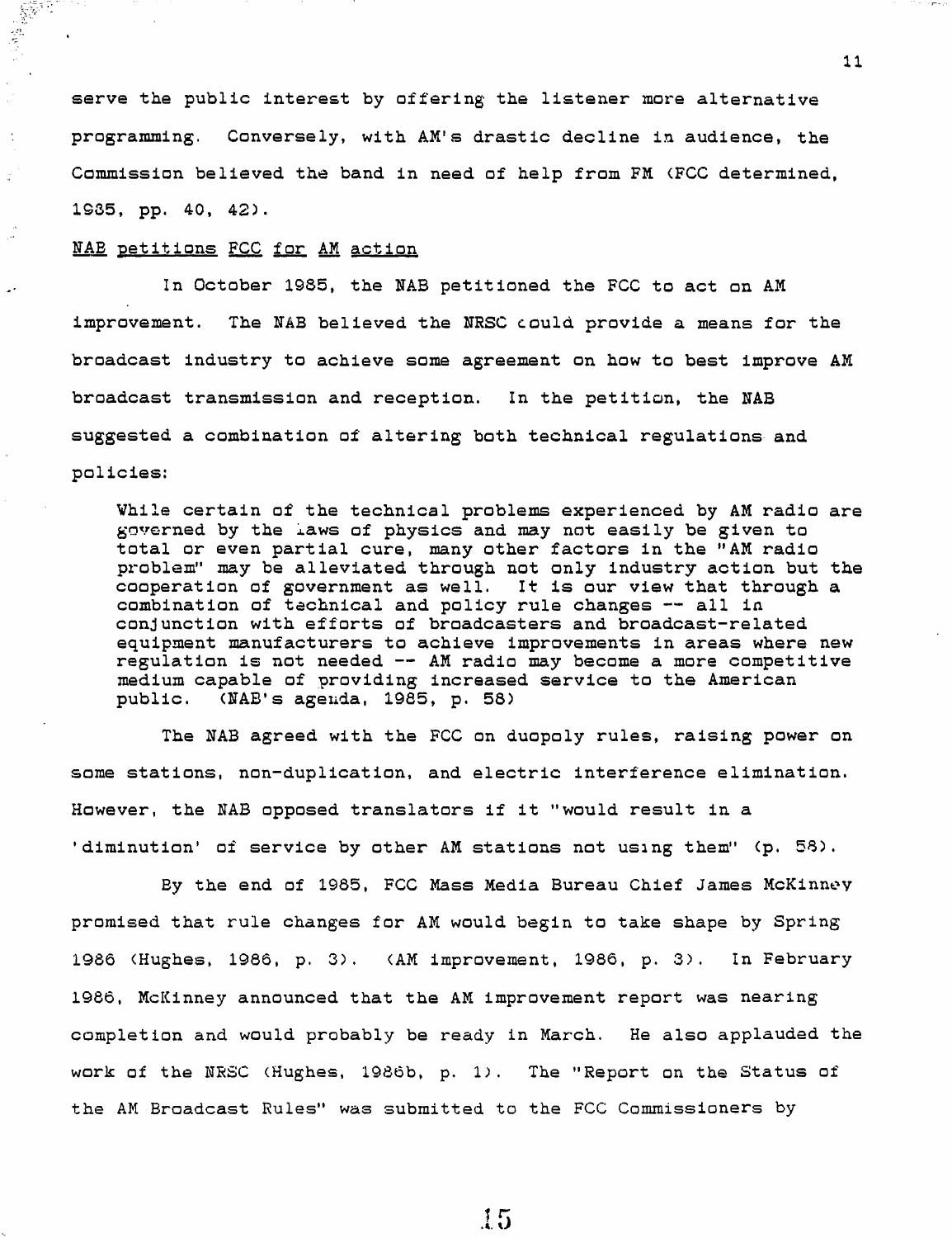#### McKinney in April 1986. McKinney stated:

Ą.

Ń.

Ň,

÷.

There is no other service for which such a review is more appropriate. AM broadcasting already is more than 60 years old, and while we have made great strides in updating the AM rules, some of the basic assumptions are little changed from the earliest days of the Commission. Thus, the purpose of this report is to explore the full range of AM broadcast regulation. We believe it is important to recognize the far-reaching changes that have taken place in AM broadcasting, and it is important to continue the effort to create a competitive and unregulated marketplace. Our overall goal in this exercise is to relieve radio broadcasters of outdated licensing and regulatory constraints, thereby freeing their entrepreneurial ingenuity to compete more effectively in the marketplace. This, in turn, will enable them to better serve the (McKinner's insight, 1986, p. 37) listening public.

McKinney emphasized AM improvement would be focused on areas deemed most important by the Commission. Apparently, higher priority was given to noise reduction, while duopoly was considered long-term at best. McKinney cautioned: "It certainly will take many years, assuming grandfathering should go in" (p. 37).

The FCC initially turned its attention to RF interference and approving post-sunset operation for AM daytimers. The RF matter was delayed by great debate between county, state, and federal government officials. Though the Commission included among its rules RF "exposure guidelines of the American National Standards Institute," governments in various localities were overriding FCC-authorized communications facilities (NAB position, 1986, p. 63). RF as considered hazardous to Therefore, local officials interpreted the FCC's public health. reductions in RF to also include broadcast signals, meaning harsh standards at the local level (p. 63).

The Commission reached an agreement with Mexico to permit AM daytimers to remain on the air for two hours after sundown. Longer hours of operation would mean more opportunity to increase advertising The rule change was the first victory in the quest for AM revenue improvement (Magnitude modulation, 1986, p. 130).

 $16$ 

 $12<sub>1</sub>$ 

 $\alpha$ 

 $\cdots$ 

حال<sup>ت</sup><br>ويات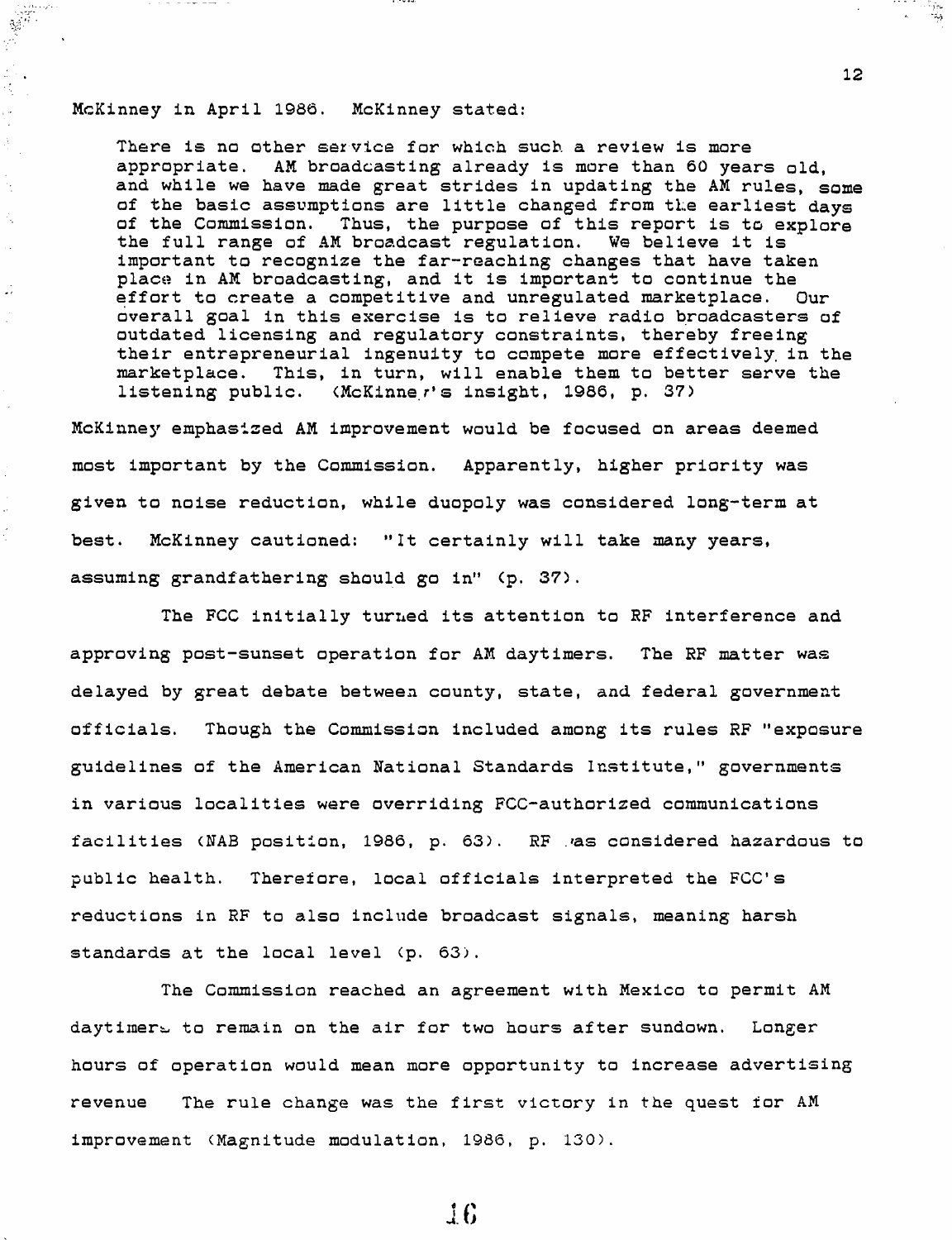#### NRSC's voluntary frequency response standards

 $\frac{1}{2}$ 

1. 经合同

Jý.

 $\frac{1}{2}$ 

 $\mathbb{R}^2$ 

On January 10, 1987, the NRSC "approved a voluntary standard for AM broadcast frequency response" (Texar, 1987, p. 1). The group had no authority to require the standards, but the move was significant in that it was accomplished between a large number of prestigious broadcasters and receiver manufacturers (p. 1). Previously, most development of equipment for transmission and reception was polarized. "By developing standards for AM transmission that complement technology found in new generation AM receivers, the AM listener will experience much improved fidelity" (CRL Systems, 1987, p. 1).

On January 15, 1987, the FCC (1987) issued public notice on its status and intentions concerning AM improvement, dividing the notice into three categories: "near term actions," "longer-term actions under consideration," and "deferred subjects" (p. 3705). The most notable of the "near term actions" were the immediate proceedings "on synchronous transmitters" and the "'duopciy' rule" (p. 3705). "Longer term actions" included allowing daytime-only stations to broadcast at night and increased power authorizations (p. 3705). The Commission "deferred" comment on improved antenna designs and AM stereo, but "invited" input "to develop information . . . in formulating future actions to be pursued" (p. 3705).

By June, the FCC indicated plans to soon "begin a major, long term examination of a number of its AM technical standards" with the intention of proposed rulemaking (Hughes, 1987a, p. 4). The April 1986 AM status report had outlined a number of areas of concern. However, the Commission believed it necessary to update archaic standards of assessment before pursuing the matter further. Jim McKinney, FCC Mass Media Bureau Chief, explained:

 $\frac{1}{2}$ 

13

 $\frac{1}{2}$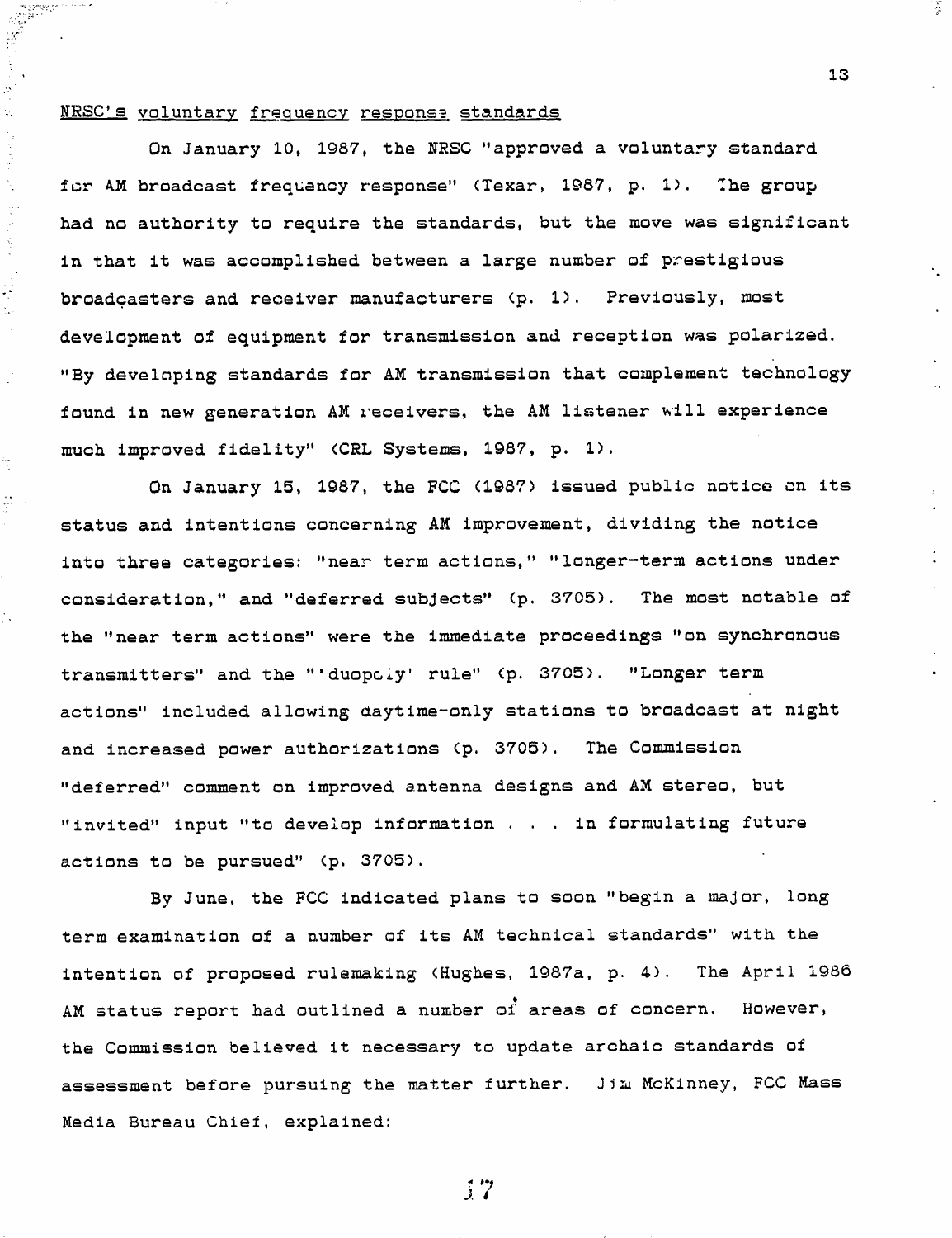The criteria that we are using now we have been using for the last 50 years.... Now that we have much better information and much better tools to work with, we think it is appropriate to have an inquiry as to whether those old, existing criteria that have been in use for many, many years are correct. Should they be strengthened or relaxed? (p. 4)

المنبوء<br>وفيات

At a June 4, 1987, meeting, the NRSC reaffirmed plans to move ahead with RF mask studies. The chief concern was adapting all stations, no matter how old, to fit within acceptable guidelines. Additionally, the NRSC announced one company had "shipped over 150 NRSC processors since the preemphasis standard was approved" (Zavistovich, 1987a, p. 4). Also at the meeting, the NAB discussed "upcoming FCC regulatory proceedings," especially "AM technical standards" (p. 4). The FCC's inquiry into AM technical parameters

In July, the FCC officially began its inquiry "into the technical parameters that defined the coverage of AM stations" (AM: Looking, 1987, p. 84). In particular, the Commission outlined immediate priorities: (1) station coverage areas and problems of interference; (2) "radiated emissions of AM stations"; "skywave and groundwave propagation"; "methods of measuring interference"; and, a study of antenna problems caused by location and "skywave interference" (p. 85). In effect, the top priority as indicated in these plans was the problem of interference to the AM signal.

The NAB took issue with one of the FCC's possible solutions; allowing individual stations to "negotiate on acceptable levels of interference" (p. 85). Michael Rau, a chief NAB engineer argued that allowing varying interference levels by stations would undermine efforts to maintain high standards in both transmission and reception equipment. In addition, Rau urged the Commission to raise power levels as well. He reasoned: "There will be no change in the public perception in quality by adoption of new standards; there have to be

14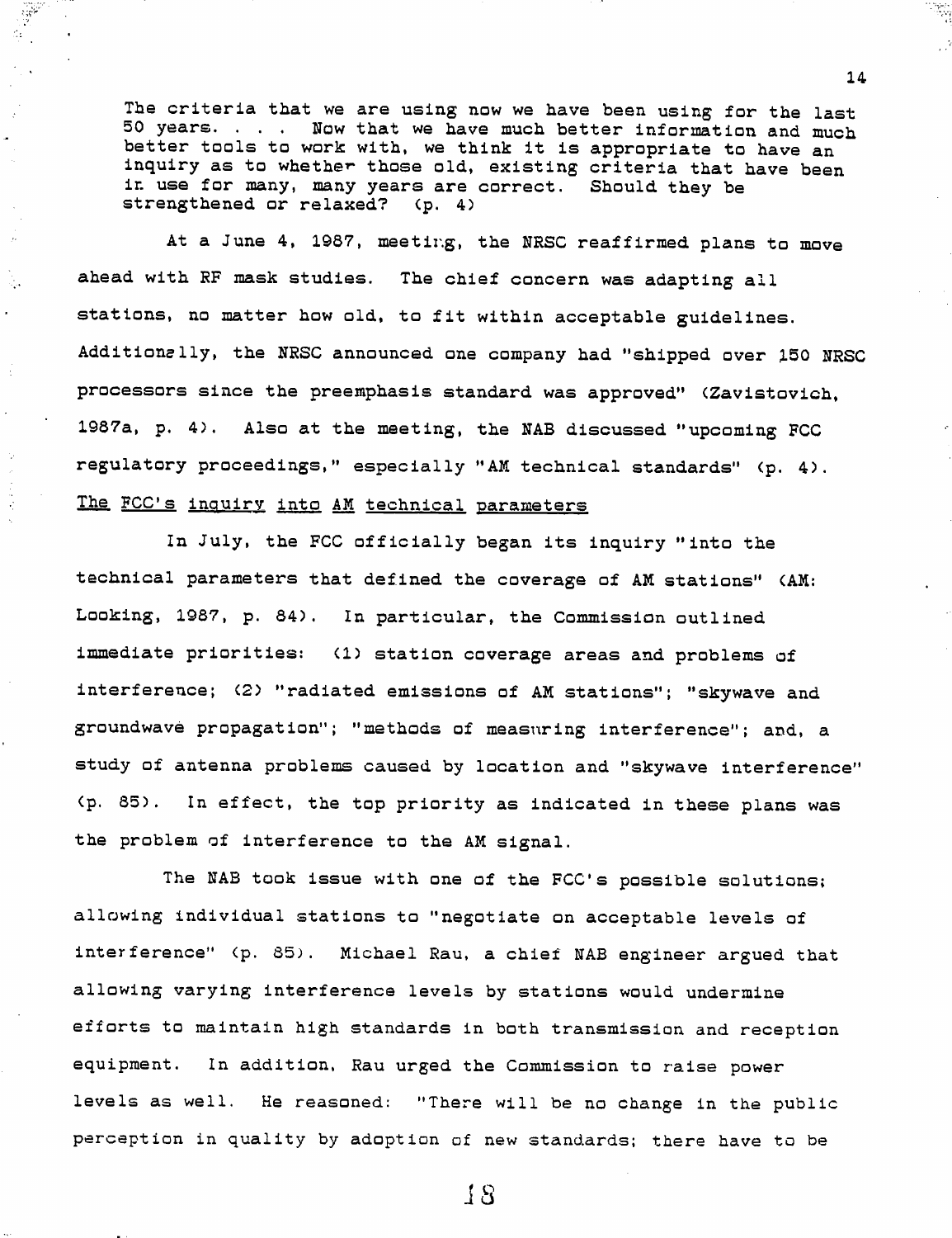power increments as well" (p. 85). A weak signal would give listeners the perception that no improvements had been made (p. 85).

15

By July 1987, nearly 300 stations were estimated to have upgraded with the voluntary NRSC standards. One thousand stations were expected to convert to NRSC by the end of 1987. The average cost for transmission processors was "less than \$700" assembled (p. 85), and the NAB in joint agreement with Circuit Research Labs was offering a "filter kit" for around \$125<sup>2</sup> (Zavistovich, 1987b, p. 1). Receiver manufacturers planned to include the standard in 1988 model units (AM uniformity, 1987, p. 85).

At a September meeting of the NRSC, two major conclusions were drawn. First, many in attendance believed a large number of AM stations would have to accept the voluntary NRSC standards to keep the receiver manufacturers interested.<sup>3</sup> Secondly, members of the panel believed that for true success the FCC would have to make the standards mandatory (McGinley, 1987, p. 17).

#### NAB petitions for FCC rulemaking

 $\frac{1}{2} \frac{d}{dt}$ 

Ay<br>A

 $\begin{aligned} \frac{1}{2} \left( \frac{1}{2} \sum_{i=1}^{n} \frac{1}{2} \sum_{j=1}^{n} \frac{1}{2} \right) \left( \frac{1}{2} \sum_{i=1}^{n} \frac{1}{2} \right) \left( \frac{1}{2} \sum_{i=1}^{n} \frac{1}{2} \right) \left( \frac{1}{2} \sum_{i=1}^{n} \frac{1}{2} \right) \left( \frac{1}{2} \sum_{i=1}^{n} \frac{1}{2} \right) \left( \frac{1}{2} \sum_{i=1}^{n} \frac{1}{2} \right) \left( \frac{1}{2} \$ 

On November 6, 1987, the NAB (supported by the U.S. Commerce Department's NTIA) formally petitioned the FCC to initiate a rulemaking proceeding to require mandatory adoption of NRSC preemphasis/deemphasis standards. The NRSC was already heavily involved in the FCC's AM review process. A total of 422 stations were already converted. Sales indicated a trend which would probably result in at least that many more stations in a short period of time. However, that number represented only about 10 percent of all AM stations. Al Sikes, NTIA Assistant Secretary, supported mandatory NRSC standards. He stated in part: "This improvement is too important to be left to voluntary compliance with by the industry" Zavistovich, 1987d, p. 1).

 $\pm 9$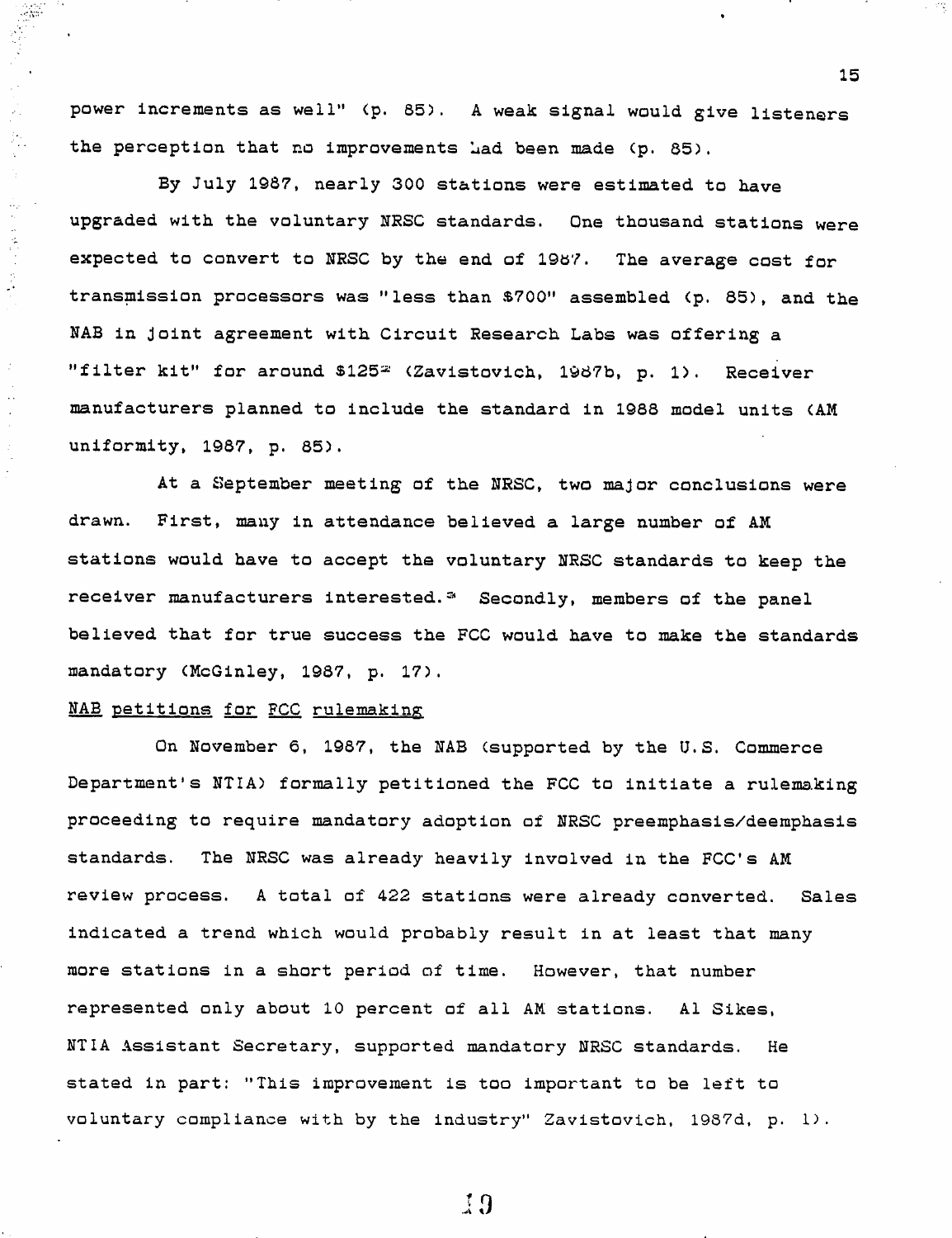With 441 NRSC-equipped AM stations by December 1987, the focus turned to receivers. There was some doubt that receiver manufacturers would be willing to build high fidelity receivers without including AM stereo capability. The marketplace had yet to filter out a standard from between Kahn and Motorola. What would be the purpose of developing and designing an improved AM receiver, only to turn around and have to redesign to include AM stereo (Zavistovich, 1987e, p. 3)? It obviously made more sense to wait and take care of the entire situation at one time. The problem was a lingering one. Since the inception of the marketplace in 1982, receiver manufacturers and station owners alike had been reluctant to pick a system at the risk of that system becoming obsolete. Much money could be lost should a decision be reached in error. Still, there had to be a breakthrough for the sake of AM. The NAB, as it had with the voluntary preemphasis/ deemphasis standards, decided to design a radio incorporating the NRSC standards, multisystem AM stereo capability, and the best FM technology available (Zavistovich, 1988a, p. 10).

Having responded to the NAB's petition by opening a notice of inquiry into AM improvement, the FCC set a deadline of December 17, 1987, for responses to questions concerning station assignments, technical issues, 10khz bandwidth limits, and preemphasis/deemphasis. The NAB wanted to test receivers and other technology emerging in the quest to clean up AM broadcasting and needed more time to deal with the station assignments and technical issues, preferably at least four months. The FCC obliged by extending the deadline until June 17, 1988, for comments and August 17 for replies. The deadline for the latter two questions was set for February 1, 1988 for comments and March 1 for replies (FCC stretches, 1987, pp. 53-54).

 $20$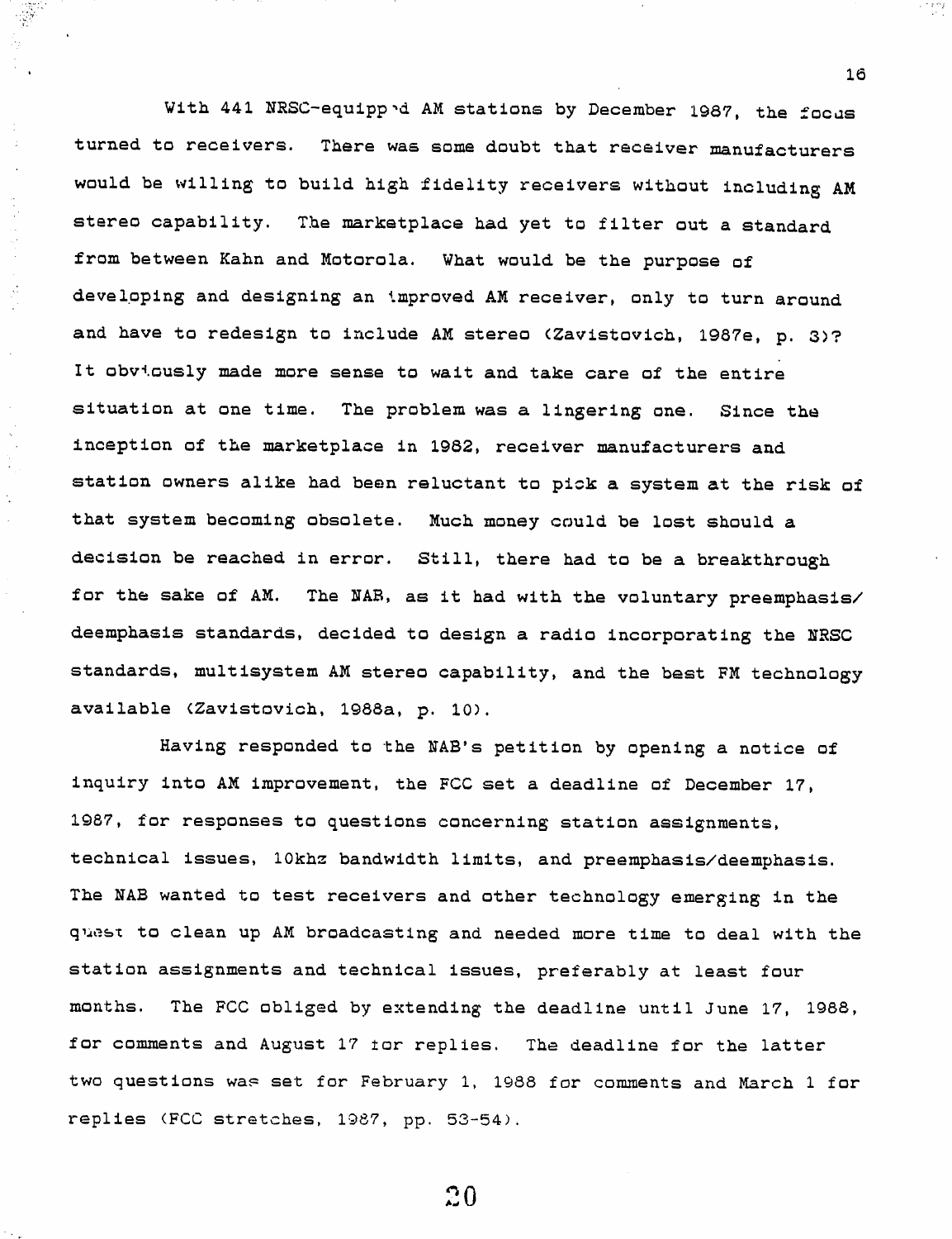The number of NRSC stations continued to rise steadily, with a reported total of 523 by mid-January (Carter, 1988a, p. 7). As the number grew, receiver manufacturers we ed to the notion of designing better units. Interestingly, the strongest supporters of the NRSC standard tended to be those manufacturers which were early pioneers in building and marketing AM stereo receivers, such as General Motors' Delco Division, Sony, Sanyo, and Sansui. Nonetheless, a large majority of receiver makers remained hesitant to forge ahead without an AM stereo standard as well (Zavistovich, 1988b, p. 18).

 $17$ 

#### Comments to the FCC's AM inquiry

 $\frac{1}{\sqrt{2}}$ 

 $\frac{1}{\sqrt{2}}$ 

 $\frac{1}{2}$  .

 $\mathcal{G}_{\mathcal{G}}$ 

1454年

لأمني

 $\mathcal{L}$ 

 $\frac{1}{3}$ 

Ì,

 $\hat{\mathbf{h}}^{\mathrm{t}}$ 

In comments filed in response to the FCC's notice of inquiry into AM improvement, the NRSC preemphasis/deemphasis standards and 10khz bandwidth proposals received strong broadcast industry support. The majority of respondents viewed the standards important enough to merit mandatory rather than voluntary status. To benefit from the changes as fully as possible, AM operators should not be allowed to delay improvement so as to force receiver manufacturers to act. CBS called the moves toward AM improvement "the most wide-ranging and significant . . . proceeding since the 1930's" (Broadcasters tell, 1988, p. 58).

By the end of March 1988, 686 stations had upgraded to NRSC standards, but many AM broadcasters still rejected transmission as the problem. Rather, many cited the problem as inadequately built receivers (NAB radio, 1988, p. 82).

#### The FCC's NRSC-2

In April 1988, a possible conflict arose between the FCC and The FCC proposed to begin a rulemaking proceeding possibly the NRSC. to include both the NRSC audio standards and an RF mask (called NRSC-2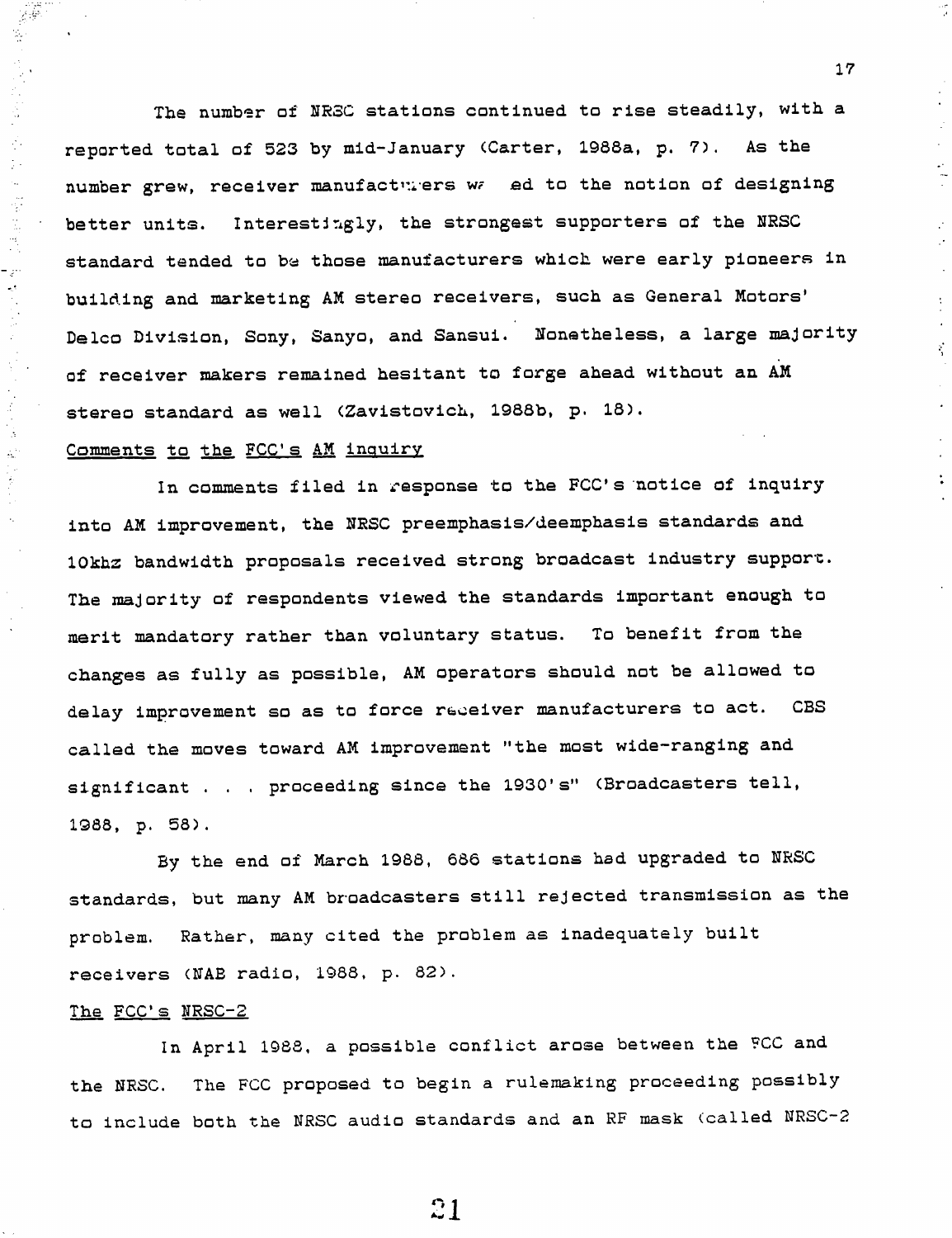by the Commission) not endorsed by the NRSC. The RF mask, which "addresses the signal from the transmitter out," was not considered by the NRSC to be advanced enough to be included in an FCC rulemaking (FCC to include, 1988, p. 1). The NRSC was not opposed to such a mask if it were properly done. One NRSC committee member stated: "It (the RF mask) is simply not ready for consideration by the FCC" (p. 3). The Commission was expected to proceed with a rulemaking in some form in the Summer of 1988 (p. 3).

 $\mathbf{q}^{(1)}$ 

 $\frac{1}{2}$  $\sim$ 

 $\frac{1}{2}$ 

동

June 20, 1988, the FCC began its expected rulemaking, complete with the RF mask (FCC acts, 1988, p. 1). Members of the NRSC were less than happy about the inclusion of the RF mask. One NRSC member said: "We need to make the audio standard law now, and we need to certainly consider the mask as a standard in the future. It's very important that we establish the audio standard and it be written into law so that ... It isl the standard by which we build receivers" (p. 10). NRSC members supported the importance of RF mask, but still preferred to delay its introduction.

FCC Chairperson Dennis Patrick seized the opportunity to answer critics' claims of FCC insensitivity to the AM band, particularly in light of the AM stereo debacle. Patrick emphasized that the Commission would assist AM when warranted. He stated:

I would add . . . for you skeptics out there that this item suggests that the Commission will not shy away from the adoption of technical standards where it is demonstrated that we can advance the public interest in a particular area doing so. We have by this item proposed a technical standard which I think will go a long way toward improving the quality of the AM signal if it is ultimately adopted. It's a good day for the AM service.  $(p. 10)$ 

Deadline for comments about the rulemaking proceeding was set for November 22, 1998, with the reply comment deadline December 22 (Gross, 1988b, p. 13). The NRSC moved quickly to decide what action

22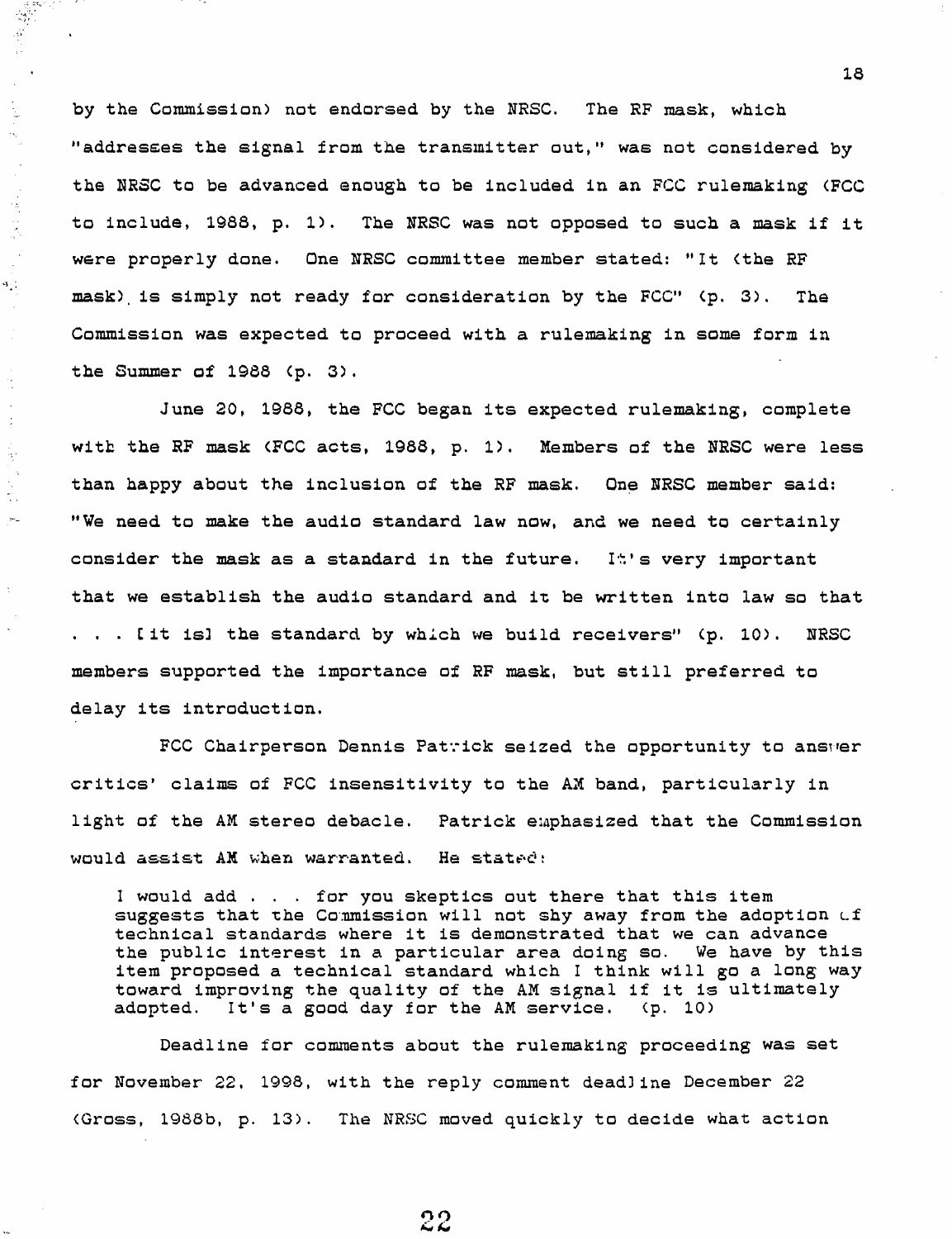should be taken on the FCC's insistence on including the RF mask as NRSC-2. The NAB committee decided to ask for NRSC-1 to take effect January 1, 1980, and for NRSC-2 to be delayed until 1994. There was concern because of so demand being placed on AM broadcasters all at The NRSC committee members reasoned the FCC should listen to once. them, because withent their efforts there probably would have been no proceeding in the first place (p. 13).

#### FCC begins four AM rulemaking proceedings

 $\frac{1}{\sqrt{2}}$ 

The FCC on October 13, 1988, began four other rulemaking proceedings on nighttime operations, nighttime protection, skywave field strength, and groundwave field strength (Carter, 1988e). **FCC** Chairperson Dennis Patrick explained the proceedings arose from the technical review as ways to help AM become more competitive (p. 21).

Meanwhile, the NAB and other broadcast industry players were busily preparing comments about the NRSC-1 and NRSC-2 FCC rulemaking proceeding due by November 22. The NAB was preparing an argument that those stations already in voluntary use of NRSC-1 were, in fact, also on track for compliance with NRSC-2. NAB engineer Stan Salek explained: "Having the NRSC audio standard in place, stations would be able to have the time to analyze and make the equipment acquisitions and corrections necessary to fully comply with the RF emission standard" (Carter, 1988f, pp. 1, 3). In other words, some stations would be more advanced than others and need less improvement than others. By taking a two-phase approach, stations would have time to assess degree of strengths and weaknesses.

Broadcaster comments submitted by the FCC's Jovember 22 deadline were overwhelmingly in favor of adopting NRSC-1. One basic reason was offered in support of delaying NRSC-2. The general

 $23$ 

19

 $\mathbf{L}$ 

 $\mathbf{I}$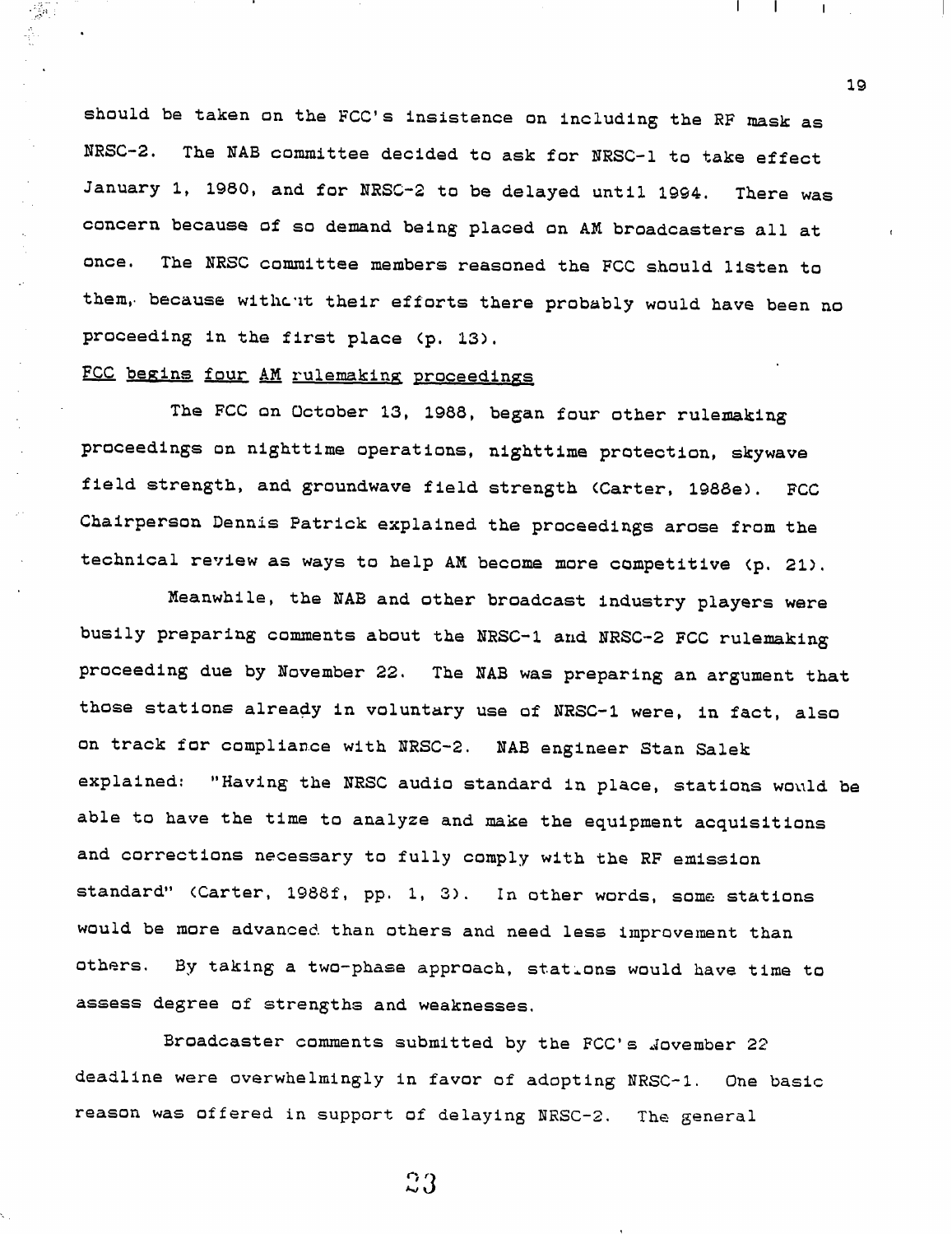consensus indicated that, while both proposals were complementary, NRSC-1 would be easier and more economical to achieve by January 1, The NAB commented: "if one AM standard were to be implemented, 1990. the least burdensome and most effective place to impose bandwidth restrictions is at the audio end (NRSC-1), not the transmission end (NRSC-2)" (AM broadcasters, 1988, p. 62). The NAB added:

NAB strongly supports the 'presumptive compliance' approach whereby compliance with NRSC-1 would establish a presumption of compliance with NRSC-2. In addition, NAB suggests that the Commission revisit this arrangement at a future date to determine whether mandating compliance with NRSC-2 is economically and practically feasible to AM broadcast licensees.  $(p. 62)$ 

Deadline for all reply comments was set for December 22, 1988 (p. 62).

Also in December comments were filed in response to the FCC's other four rulemaking notices, broadcasters tended to agree that plans for action on nighttime operations, nighttime protection, skywave field strength, and groundwave field strength should all be merged into one proceeding. In general, broadcasters believed the rules should be imposed but not in a "piecemeal" manner (Broadcasters want, 1988, p.  $94$ . The NAB wrote: "It could be unfair to some segments of the AM industry if piecemeal implementation of changes to the Commission's technical standards permitted facility modifications that would not be permitted once the totality of revisions occurred" (p. 94).

In January 1989, the NTIA publicly supported the FCC's intentions to require both NRSC-1 and NRSC-2. In disagreement with other broadcast industry players who urged delay of NRSC-2, NTIA head Al Sikes stated in a letter to FCC Chairperson Dennis Patrick: "NTIA agrees with the Commission's conclusion that adoption of the emission limitation standard is the most effective method of reducing adjacent channel interference" (NTIA likes, 1989, p. 77).

General Motors's Delco Division announced in January that the

24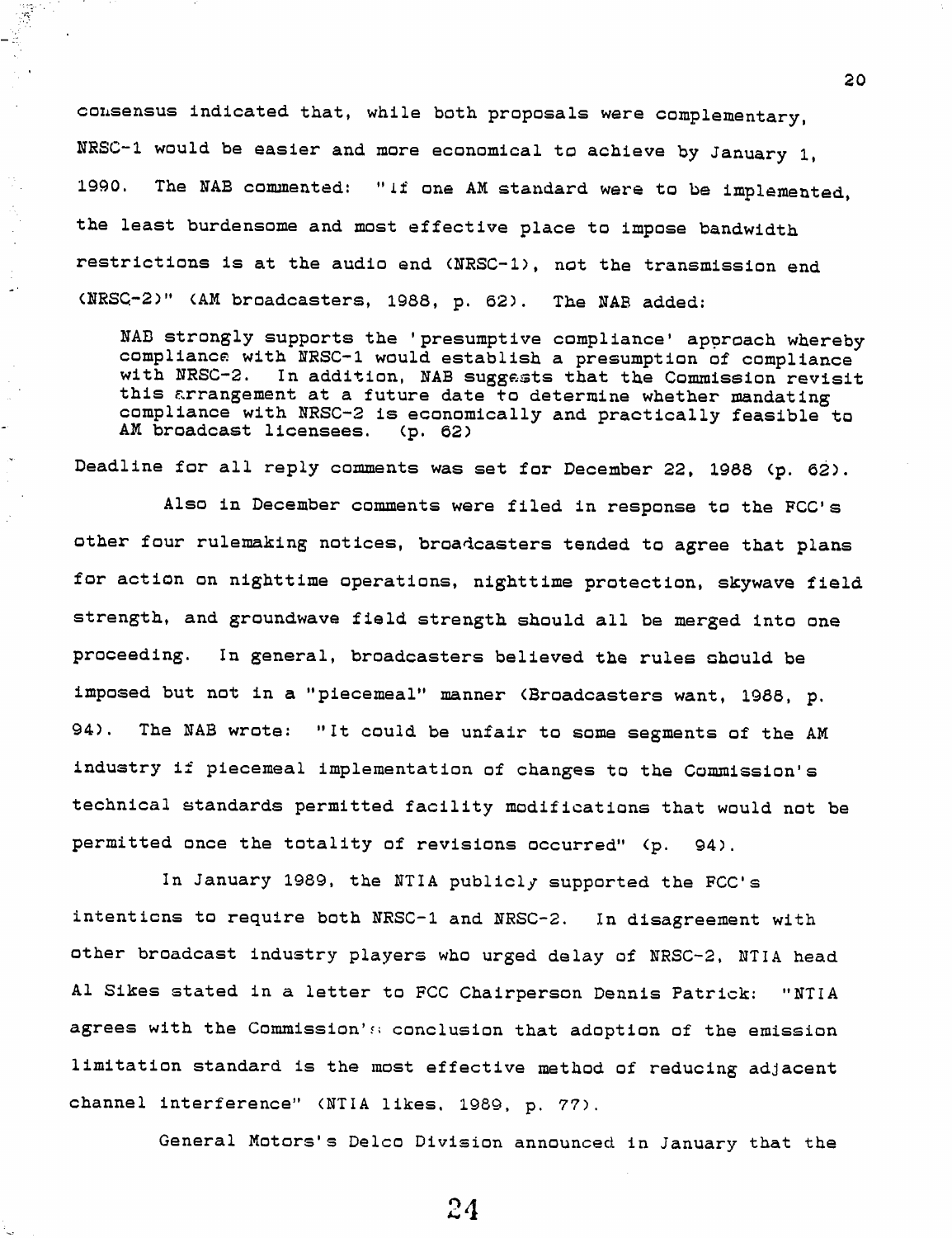first NRSC-compliant receivers would be ready in 1990. Other receiver manufacturers indicated a similar timetable. Lack of such receivers had been a frustrating point for the NAB and AM operators. While many stations had upgraded to the standards, receivers had been reluctant to follow (Carter, 1989, p. 13).

21

 $\mathcal{L}(\mathcal{A})$ 

Aside from technical interference, another major problem for AM was the overcrowded band. Because of the proliferation of AM stations, many signals overlapped. To rectify the problem, the FCC apparently planned to begin a proceeding which one FCC official said would result in "thinning the ranks of the AM band" (AM population, 1989, p. 9). At an open meeting on February 22, 1989, the Commission confirmed plans to help eliminate overlap problems. Several ideas were proposed, including modification of coverage areas, stricter application approval guidelines, and allowing existing stations to go "dark" (FCC comes, 1989, p. 33).

As for modification of coverage areas, the Commission suggested some stations may be allowed to increase power to service a larger area, while other stations would be required to contract coverage. For instance, there would be negotiation between two or more stations to achieve the greatest enhancement in service to be offered by both. For instance, the power adjustment could be facilitated in return for monetary or other consideration. Secondly, future station licensing would require an agreement by parties to abide by the restrictions. Potential licensees, when acquiring a station by whatever means, would have to accept the restrictions. FCC Commissioner Patricia Diaz Dennis explained: "By accepting contingent applications, we would give stations more flexibility in adjusting their service areas" (p. 33). Finally, stations which were not doing as well could be bought by other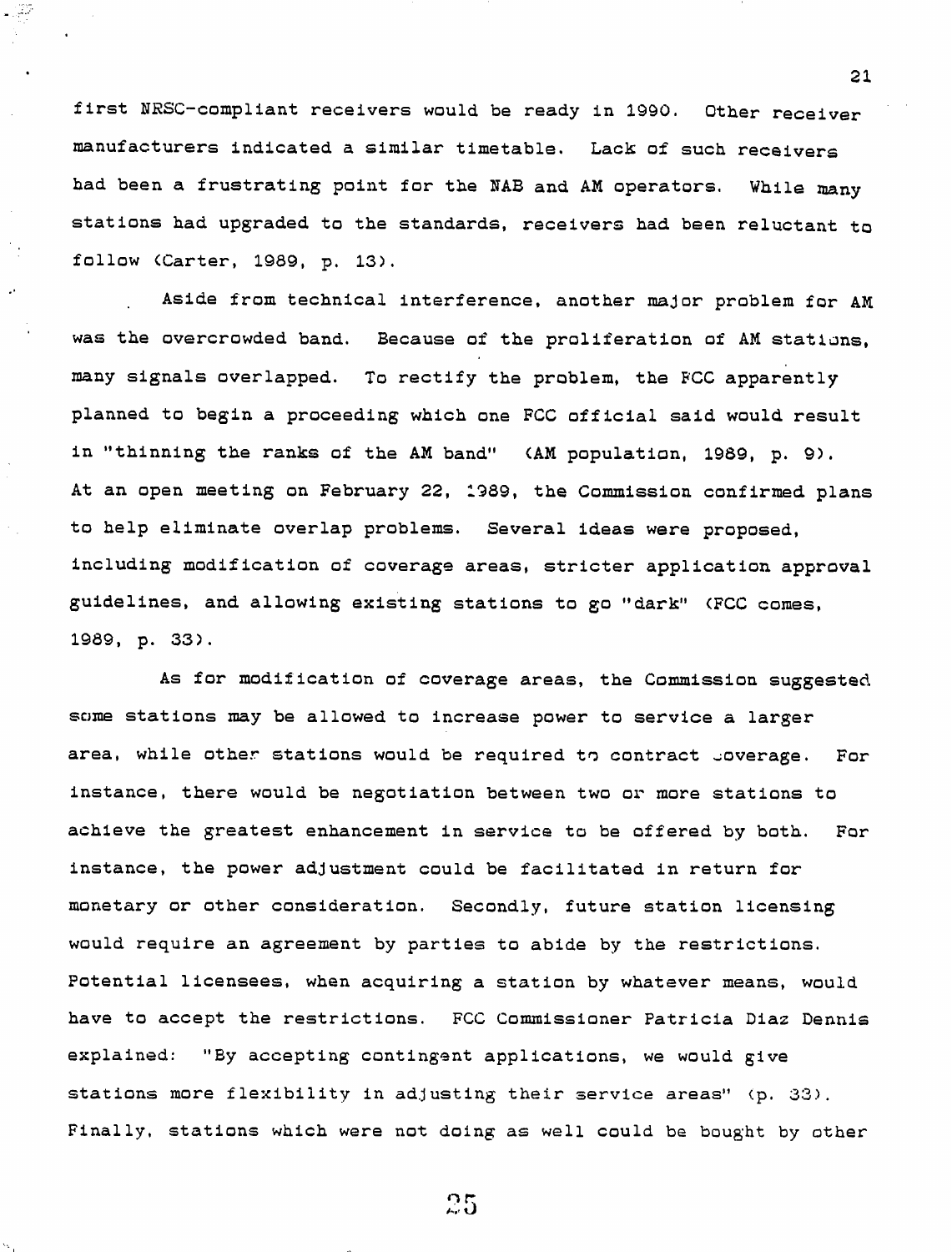stations and taken off the air for good (p. 33). The combined result would be fewer stations offering a better quality signal to possibly larger coverage areas with limited interference. Commissioner Dennis said:

By deleting radiation and protection rights for stations that go dark, we would finally be able to end our counterproductive practice of licensing replacement stations that do not meet our current interference criteria. Listeners could benefit from the emergence or more high-power AM stations that have the facilities to cover an entire market and the resources to compete effectively.  $(p. 33)$ 

The Commission as a whole believed the changes would benefit AM Commissioner James Quello said: "Anything that will help AM radio. I'm for" (p. 33). Chairperson Dennis Patrick said the Commission had altered its focus from quantity to "quality" (p. 33). Commissioner Dennis explained: "The FCC cannot save AM in a single proceeding. We can, however, try to create conditions in which AM stations have the opportunity to compete effectively" (p. 33).

#### The FCC chooses NRSC-2 over NRSC-1

Surprisingly, on April 12, 1989, the FCC went against broadcaster sentiment, unanimously deciding to require AM stations to employ NRSC-2 beginning June 30, 1990. Those stations which previously and voluntarily complied with NRSC-1 were given a June 30, 1994, deadline. Said NRSC-1 stations would be assumed to be in compliance with NRSC-2 for a five-year grace period. Total conversion, if not already achieved, would be expected by the 1994 date.

The Commission was reluctant to support NRSC-1, believing it to be ineffective, unstable, and restrictive to flexibility. Broadcasters disagreed, citing NRSC-1 as more economical and more effective overall than NRSC-2. For instance, upgrading to NRSC-2 would cost from about \$1800 to \$20,000 as opposed to \$400 to \$700 for NRSC-1. Both the

22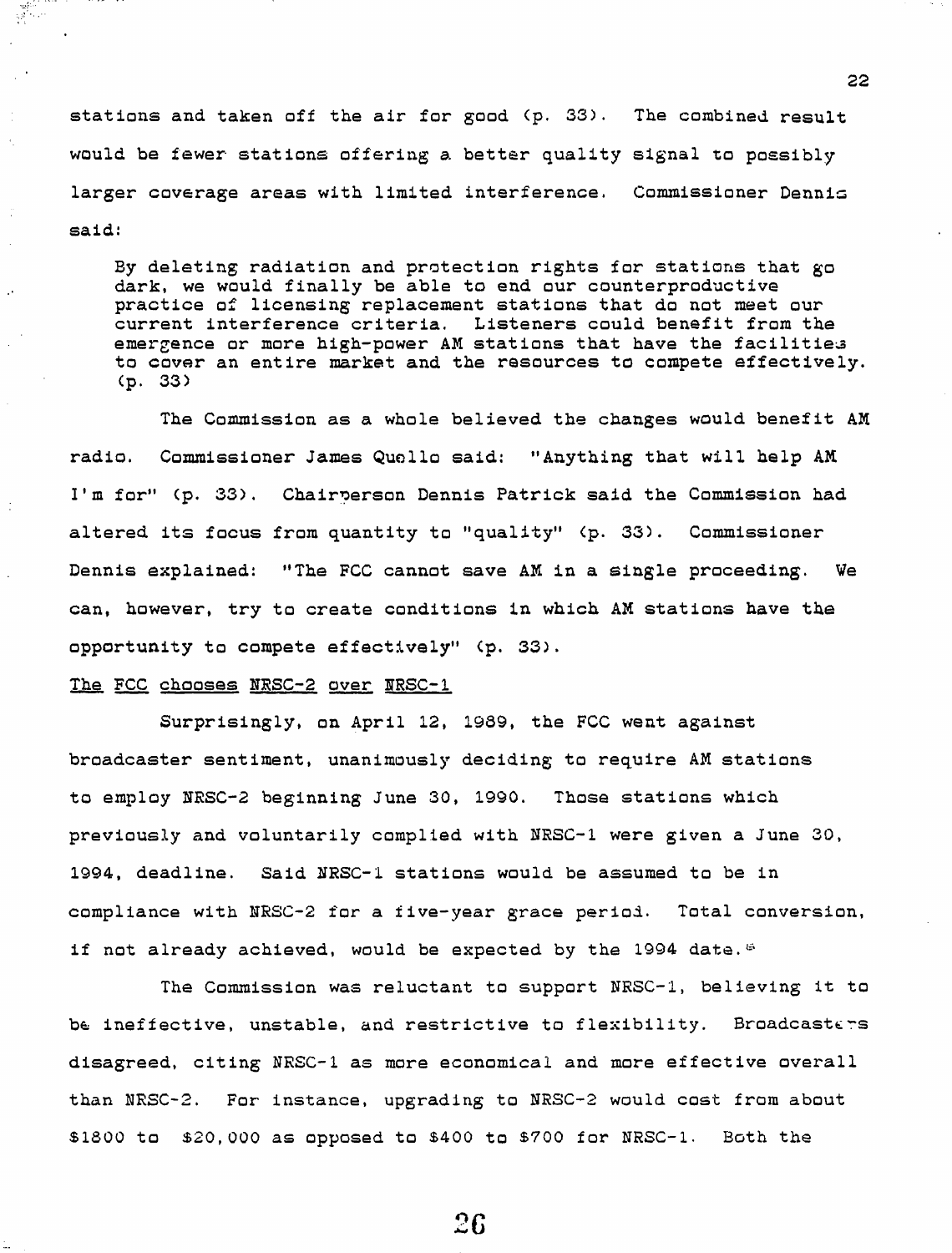Commission and broadcasters agreed that both NRSC-1 and NRSC-2 would accomplish (not quite, but very nearly) the same objectives (FCC takes action, 1989, p. 54). On the surface, it is puzzling that the FCC would choose the more expensive alternative.

Obviously, the Commission realized that requiring both NRSC-1 and NRSC-2 would be too much of a financial burden on struggling AM stations. If, in fact, the sum of the parts was greater than NRSC-1 and NRSC-2 individually, the FCC could get both improvements accomplished by picking the more expensive. Broadcasters who had not voluntarily complied with NRSC-1 would need to raise a tremendous amount of capital to install NRSC-2 equipment by June 30, 1990. The enormous cost could, however, be delayed for four years by spending a minimum of \$400 to comply with the voluntary NRSC-1 -- in effect, buying the grace period for a nominal amount. Should the majority of AM stations choose to delay the NRSC-2 requirements until the 1994 deadline, the Commission would have accomplished near total compliance with both NRSC-1 and NRSC-2 within five years.

Such a move would also encourage manufacturers to design and build higher quality AM receivers. With the knowledge that most AM stations would be compliant by mid-1994 with at least one, and possibly both, NRSC standards, there would be little gamble in forging ahead. In contrast, with no government standard ever set, AM stereo was considered too much of a risk.

With mandatory NRSC-2, the outlook for AM stereo looked much brighter. In the few weeks following the FCC's decision, Motorola's C-QUAM was ordered by several stations. In addition, Motorola and other manufacturers were negctiating package deals to include both AM stereo and NRSC capabilities (Radio, 1989, p. 43).

27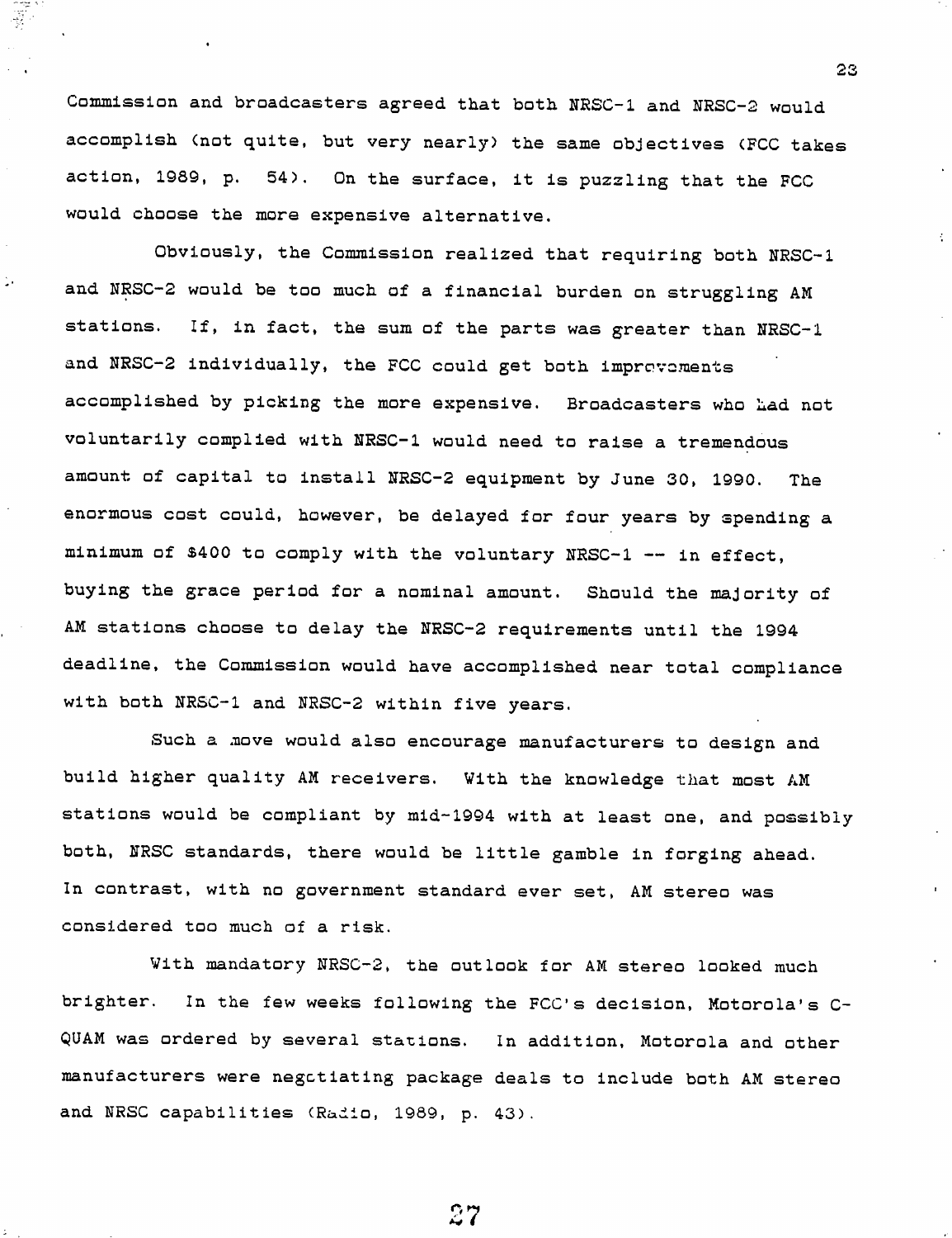#### Discussion

स्टब्स्<br>ज

Where the FCC succeeded with FM radio, it failed with AM. In the late 1950s, the Commission realized FM needed a catalyst in becoming competitive. Already possessing a tremendous sound advantage over AM, FM was further enhanced by stereo. Within 15 years FM made its first serious challenge to its competition; in 20 years it drew even; and, in 25 years it dominated 70 percent of the radio audience. The first 15 years could be primarily attributed to the lack of FM receivers.

Because most audio equipment is a long-term investment, many consumers were obviously reluctant to replace existing AM-capable receivers with AM-FM units. The same was true for AM station operators, who refused to take seriously any FM threat. However, as FM stations and receivers proliferated, more and more listeners were exposed to the delightful sound quality and the resultant growth was exponential. By the end of the 1970s, it became painfully apparent to AM operators that something must be done.

A portion of the FCC's AM stereo system selection criteria was was based on experimental tests using such technology under real circumstances. For instance, the Commission's researchers installed the five proposed AM stereo systems at various AM stations. Upon hearing the result, the Commission likely was unimpressed with any of the systems given the horrible existing AM technology.

It makes sense that the FCC should have examined general AM improvement before consideration of stereo. By building a proper foundation for quality sound, stereo could have later been added as a true, and perhaps impressive, enhancement. Unfortunately, the perfect scenario did not occur.

28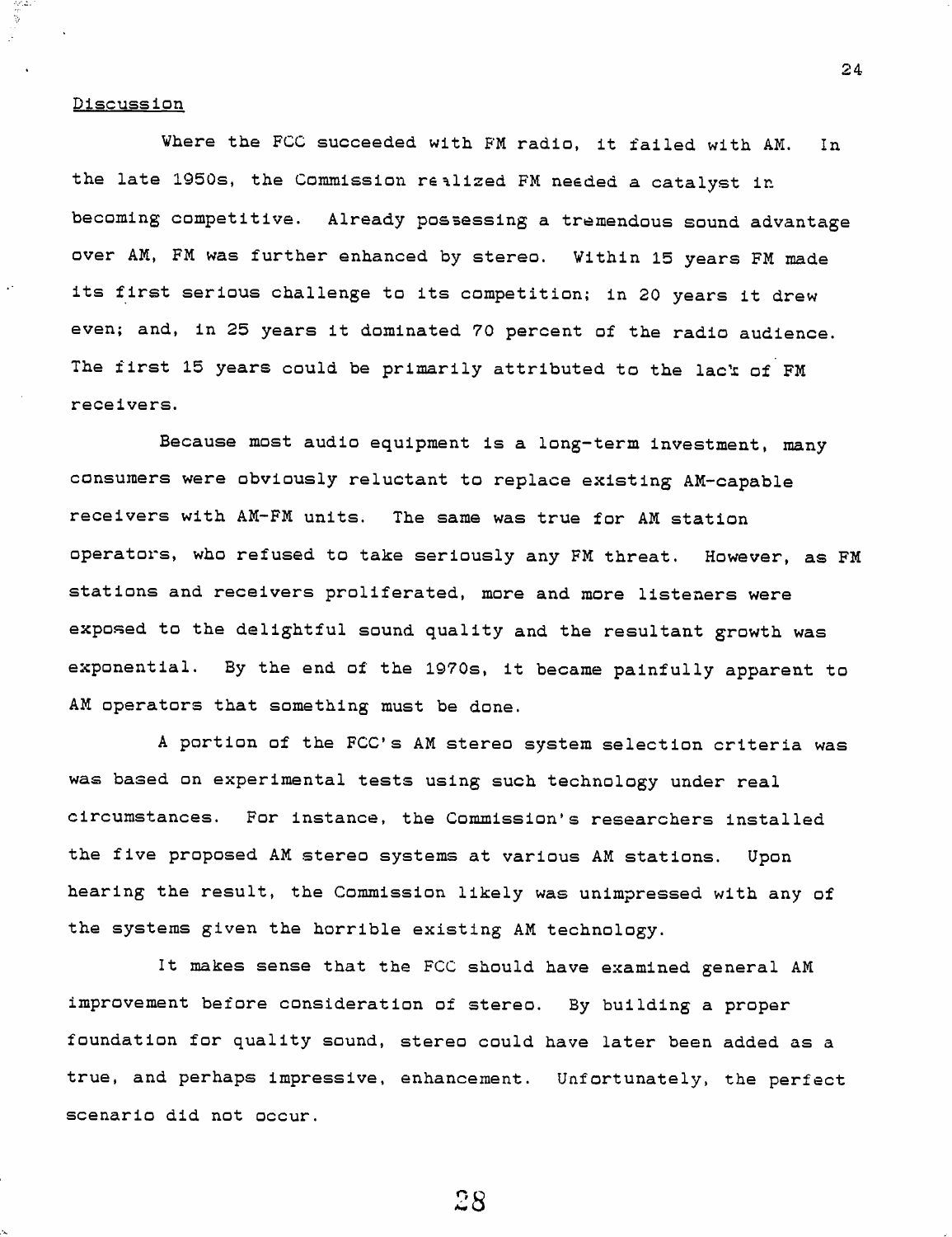Through the years, the FCC has continually refused to revisit its marketplace decision and set an AM stereo system standard. Many in the broadcast industry criticized the Commission for being negligent in its appointed duties as technological regulator. Perhaps the real criticism should have been shared by both the FCC and the AM industry for failure to upgrade gradually over the 60-year history of the Had AM technology been up to par, the Commission could have medium. had a much better chance to select the proper stereo system in the first place. Of course, the FCC should have never allowed AM radio to degenerate into such a sad state of condition.

25

In the latter part of the 1980s, the FCC addressed critical issues, such as interference and band overcrowding, and attempted to solve the problems categorically. FCC involvement was not unsolicited, however. It took the NAB, with support from stations and receiver manufacturers, to finally convince the Commission to act. No matter the reasons, something positive for AM was in motion.

For the AM medium to survive and even become competitive again, the AM industry must take advantage of the FCC's newly found interest in it. By instituting NRSC-2, the Commission has given a boost to AM's chances as never before. As with FM in its struggle to gain parity, the process for AM's revitalization will take a number of years. As stations upgrade and consumers have available to them the improved receivers, we will be better able to predict the future of AM radio.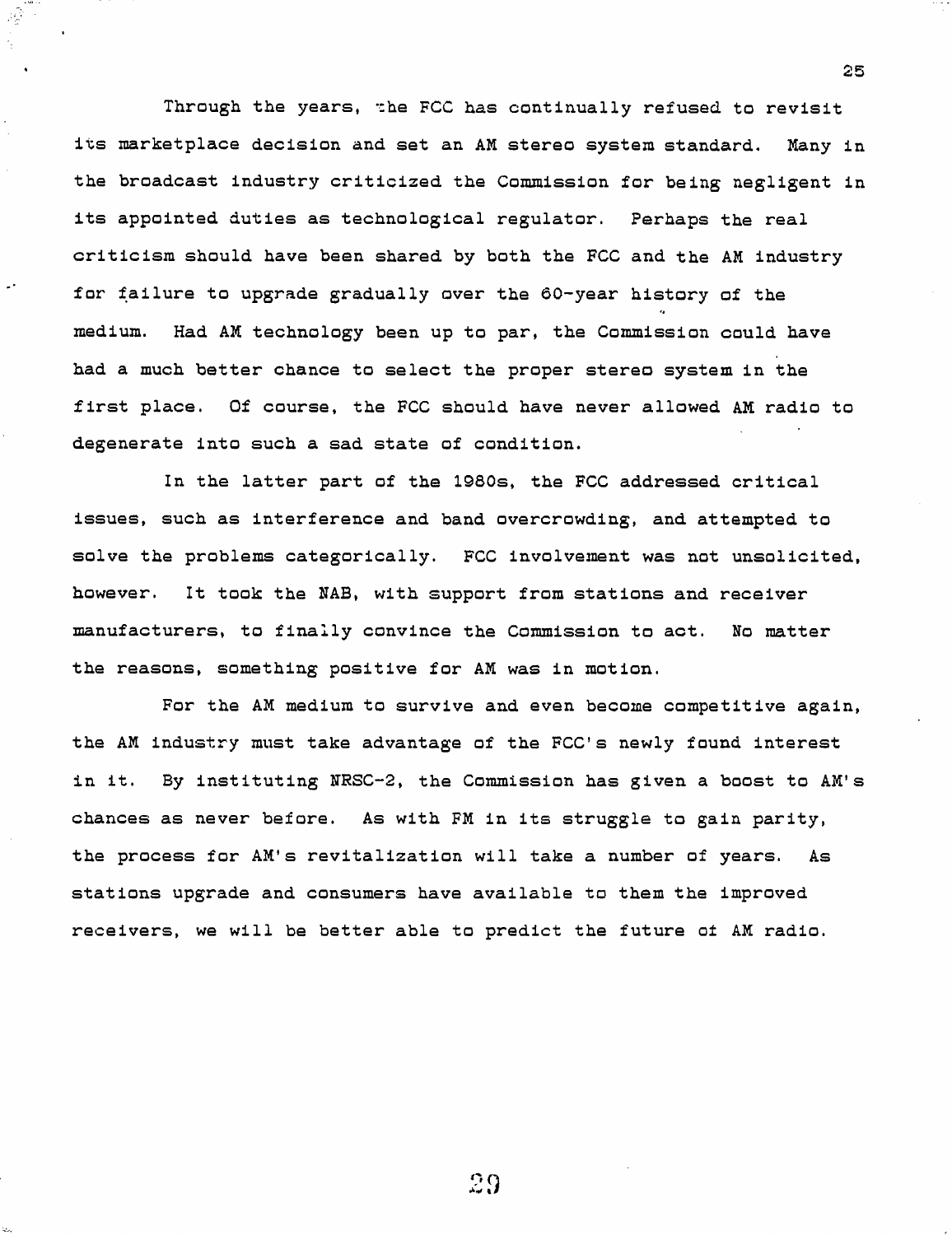#### **NOTES**

' Preemphasis/Deemphasis standards defined: Preemphasis is the stabilization of "the amount of . . . or boosting of audio highs . . . commonly practiced by stations" (AM uniformity, 1987, p. 85). Deemphasis is "the subsequent attenuation in the receiver to restrre flat frequency response" (p. 85).

a The NAB later withdrew its kit from the market after learning several other manufacturers were also going to market such items. Michael Rau, NAB engineer, said: "Why should we do it if somebody else will" (Zavistovich, 1987c, p. 3). The NAB is an interest group and not ordinarily a marketer of audio equipment. The organization became involved in the venture only to assist those broadcasters who could not afford to install the more expensive units available (p. 3).

<sup>3</sup> One of the problems for AM stereo was the reluctance of . stations to install a stereo system. As a result, receiver manufacturers interpreted a lack of interest for the innovation and were hesitant to continue designing and building AM stereo compatible receivers.

" The NAB in February 1988 altered the methodological approach in its survey. The sample was enlarged and taken from a broader geographical area representing more of the U.S. Musical styles to be used were rock and country (AM action, 1988, p. 132).

<sup>5</sup> NRSC-1 "limits the boosting of the high frequencies in audio and limits the bandwidth of audio to 10 khz prior to modulation and transmission " while NRSC-2 "limits the emissions during transmission" (FCC takes action, 1989, p. 54). In effect, NRSC-1 reduces input interference and NRSC-2 reduces output interference (p. 54). The Commission apparently presumed that elimination of output interference would also take care of the input interference.

26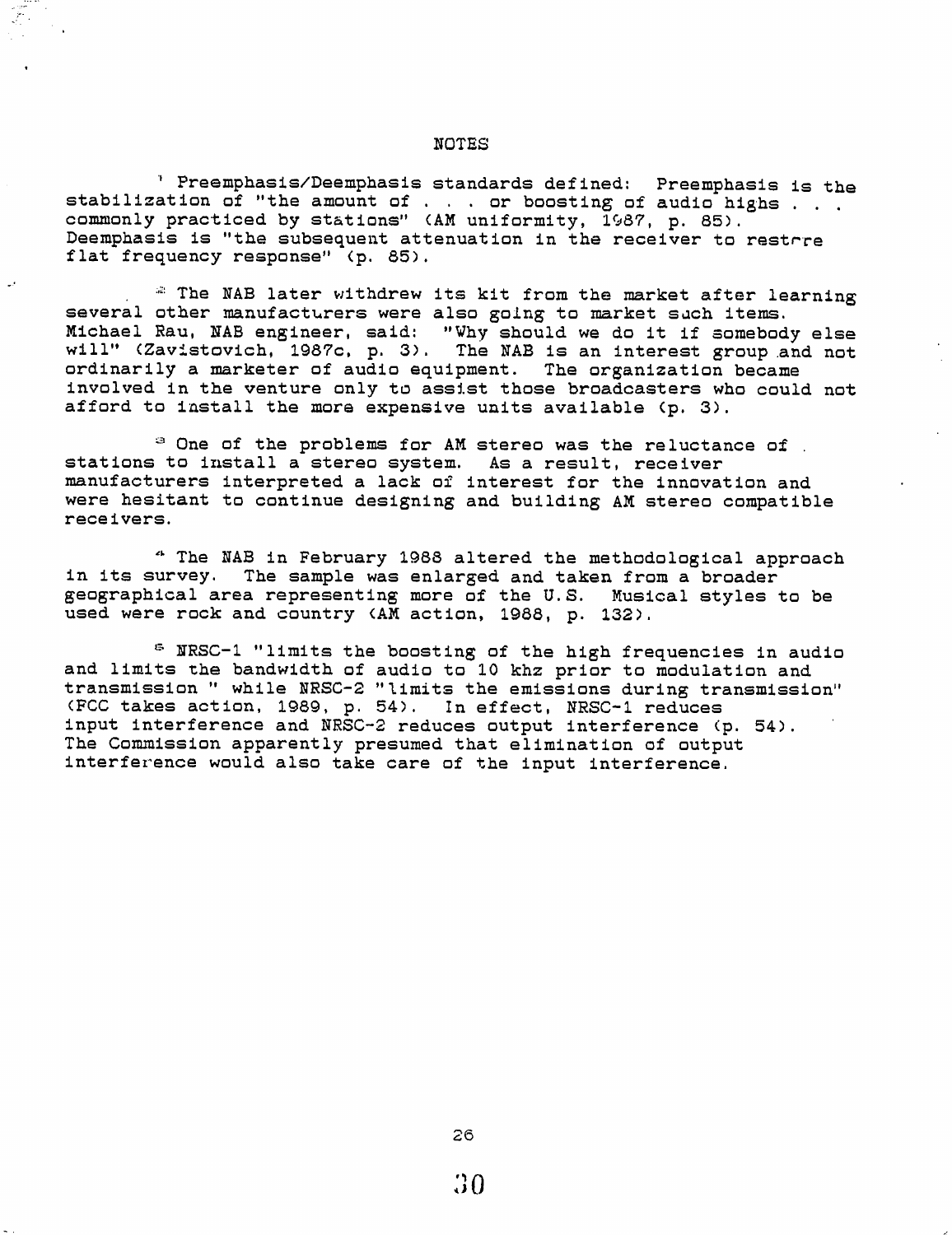#### **REFERENCES**

 $\frac{1}{\Omega}$  .

AM action. (1988, February 15). Broadcasting, p. 132.

**Notified** 萍

 $\blacksquare$ 

ويراد

- AM activity. (1985, September 30). Broadcasting, p. 42.
- Band on the run. (1985, November 11). Broadcasting, pp. 35, 46,  $AM:$ 48, 50, 52.
- AM broadcasters urge FCC to adopt NRSC-1 standard. (1988, December 5). Broadcasting, p. 62.
- AM group revives NRSC to meet soon. (1985, May 15). Radio World, p. 7.
- AM improvement plans boosted. (1986, February 15). Radio World, pp.  $3, 4.$
- AM: Looking for a technical boost. (1987, July 27). Broadcasting, pp. 84-85.
- AM population control. (1989, February 13). Broadcasting, p. 9.
- AM uniformity. (1987, July 27). Broadcasting, p. 85.
- An end to stereo wars [Editorial]. (1988, February 1). Radio World, p. 5.
- Barnouw, E. (1968). The golden web: A history of broadcasting in the United States, 1933-1953. New York: Oxford University Press.
- Broadcasters tell FCC they want mandatory AM standards. (1988, February 8). Broadcasting, pp. 54, 58.
- Broadcasters want AM changes en masse, not piecemeal. (1989, January  $2)$ . Broadcasting, p. 94.
- Carroll, J., & Kolodin, I. (1961, May 27). Stereo comes to FM. Saturday Review, p. 38.
- Carter, A. (1988a, February 1). NRSC proceeds with AM goals. Radio  $World, p. 7.$ </u>
- Carter, A. (1988b, March 15). NAB super radio in the works. <u>Radio</u> World, p. 3.
- Carter, A. (1988c, May 15). Super radio design completed. Radio World, p. 3.
- Carter, A. (1988d, October 15). Hassinger speaks on AM technical action. Radio Vorld, p. 12.

 $27$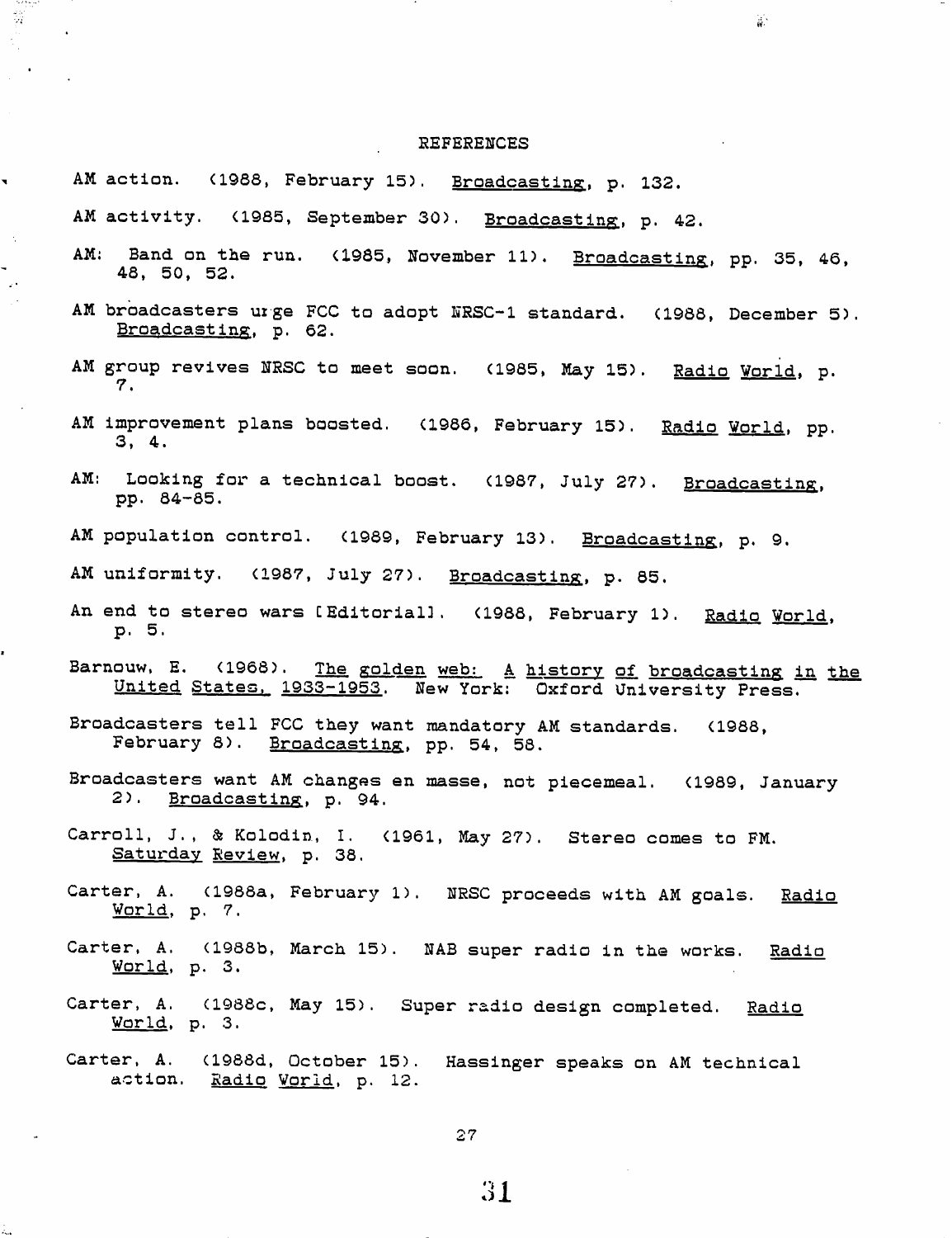Carter, A. (1988e, November 1). FCC plans AM rule changes. Radio World, pp. 3, 21.

ista<br>E

- Carter, A. (1988f, November 1). Support for NRSC-1. Radio World, pp. 1, 3.
- Carter, A. (1989, February 8). NRSC radios slated for unveiling in 1990. Radio World, pp. 13, 15.
- CRL Systems. (1987, January). New standard revolutionized AM broadcast: CRL and you can make it happen [Advertisement]. (Available from CRL Systems, 2522 West Geneva Drive, Tempe, AZ 35282).
- FCC. (1958, July 11). FM broadcast stations: Notice of inquiry regarding specified non-broadcast activities on a multiplex basis (Docket No. 12517; FCC 58-636). Washington, DC: Federal Register, pp. 5284-5285.
- FCC. (1961, April 25). Part 3 -- Radio Broadcast services: Permission of FM brog hat stations to transmit stereophonic programs on a multiplex usis (Docket No. 13506; FCC 61-524). Washington, DC: Federal Register, pp. 3529-3534.
- FCC. (1977, July 7). AM stereophonic broadcasting: Inquiry (Docket No. 21313; FCC 77-445). Washington, DC: Federal Register, pp. 34910-34913.
- FCC. (1978, October 19). In the matter of AM stereophonic broadcasting: Notice of Proposed rule making (Docket No. 21313; FCC 78-638). Washington, DC: Author, pp. 1-29.
- FCC. (1980, September 11). In the matter of AM stereophonic broadcasting: Memorandum opinion and order and further notice of proposed rulemaking (Docket No. 21313; FCC 80-477). Washington, DC: Author, pp. 1-32.
- FCC. (1982, March 18). In the matter of AM stereophonic broadcasting: Report and order (proceeding terminated) (Docket No. 21313; FCC 82-111). Washington, DC: Author, pp. 1-32.
- FCC. (1987, January 15). Commission initiates major review of AM broadcast rules (FCC Record 2 (13) FCC 87-26). Washington, DC: U.S. Government Printing Office, p. 3705.
- FCC. (1988, January 28). In the Matter of AM stereophonic broadcasting: Memorandum opinion and order. (FCC Record 3, (2) FCC 88-16). Washington, DC: United States Government Printing Office, pp. 403-406.
- FCC acts on NRSC. (1988, August 15). Radio World, pp. 1, 10.
- FCC comes to aid of AM. (1989, February 27). Broadcasting, p. 33.
- FCC determined to better AM. (1985, September 30). Broadcasting, pp.  $40 - 42.$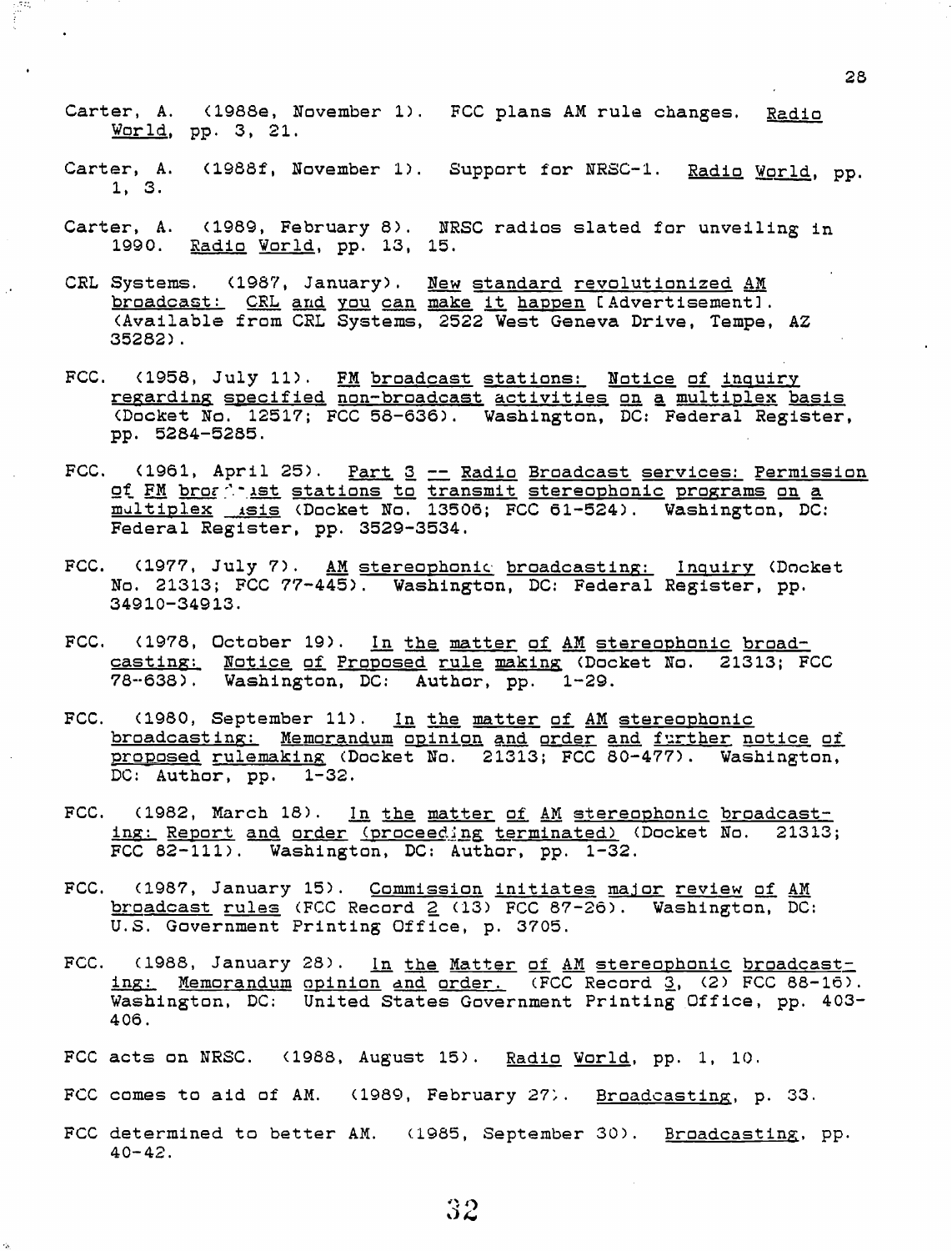- FCC gives up on AM stereo choice, will leave it to marketplace. (1982, March 8). Broadcasting, pp. 36-37.
- FCC prescribes major treatmer: for AM ills. (1986, April 17). Broadcasting, pp. 35-36, 38.
- FCC stretches time for AM improvement. (1987, December 21). Broadcasting, pp. 53-54.

 $\mu_{\rm{max}}$ 

- FCC takes action to close AM-FM fidelity gap. (1989, April 17). Broadcasting, pp. 54-55.
- FCC to include mask. (1988, May 15). Radio World, pp. 1, 3.
- Feldman, L. (1984, July). Stereo TV here at last. Stereo Review, pp.  $37 - 39.$
- FM share up to 70%. (1985, June 14). Radio and Records, p. 1.
- Garvey, D.E. (1980, Fall). Introducing color television: The audience and programming problem. Journal of Broadcasting, 24 (4), 515-525.
- Graham, C. (1979, April). Soundwise: Stereo broadcasting likely in '79. American Record Guide, p. 53.
- Gross, J. (1988a, October 1). New NAB radio unveiled. Radio World, pp. 1, 15.
- Gross, J. (1988b, October 1). NRSC debates FCC plan. Radio World, p. 13.
- Herwitz, T.R. (1985, December 9). Inside the FCC. Television/Radio Age, pp. 185-186.
- Holland, B. (1983, September 3). Discrepancies cited: FCC tells Harris to withdraw its AM stereo system. Billboard, p. 14.
- Hughes, D. (1986a, January 1). FCC: AM improvement on track. Radio World, pp. 3, 8.
- Hughes, D. (1986b, April 1). McKinney details AM plans. Radio World. pp. 1, 11.
- Hughes, D. (1987a, July 1). FCC to examine AM standards. Radio World, p. 4.
- Hughes, D. (1987b, November 1). International support for AM. Radio  $Word, p. 8.$
- Jones: Staunchly backs marketplace philosophy. (1982, April 5). Television/Radio Age, pp. 70-71.
- Magnitude modulation [Editorial]. (1986, September 8). Broadcasting, p. 130.

29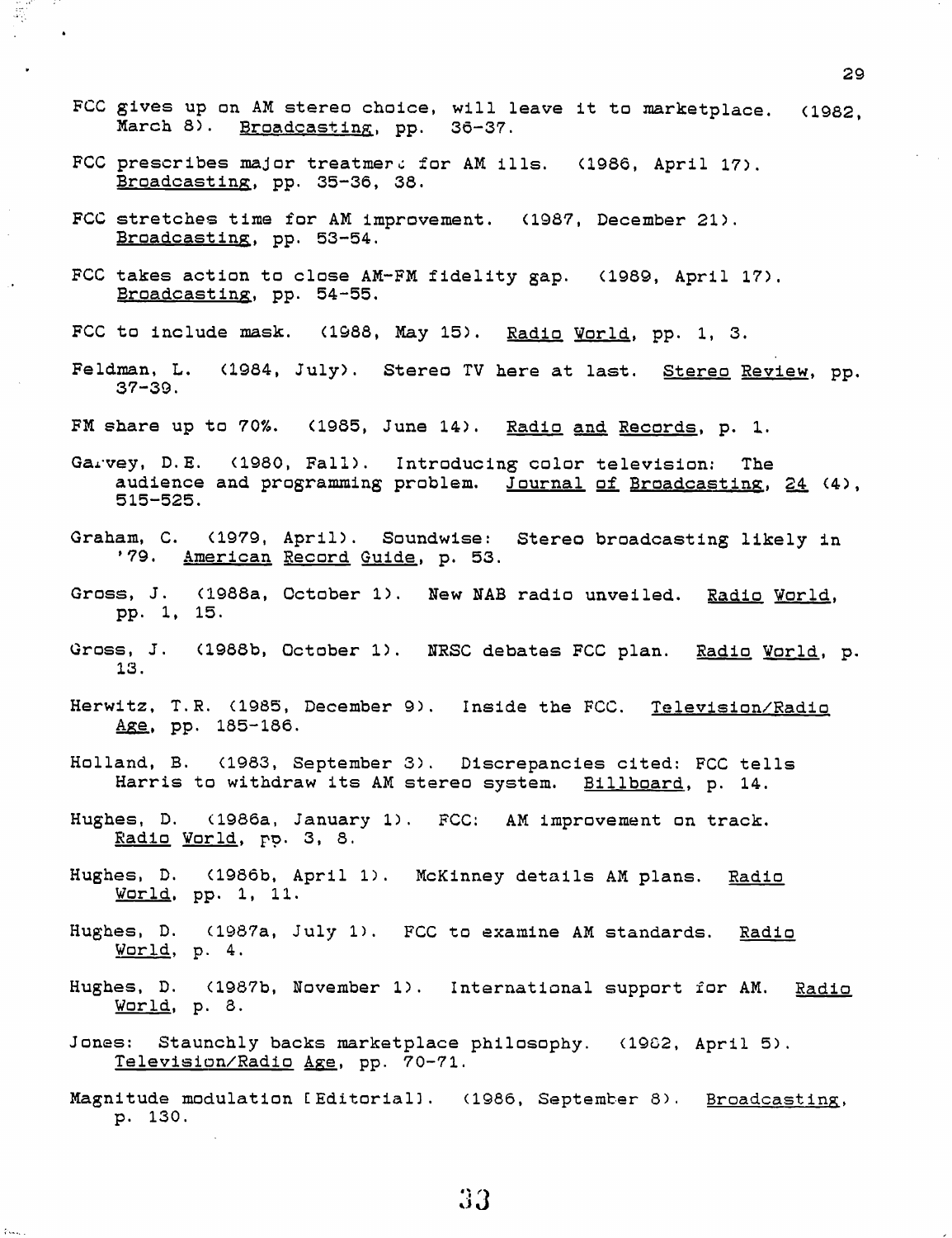- McGinley, T. (1987, October 1). NRSC leads session. Radio World, p. 17.
- McKerns, J.P. (1976-77). Industry skeptics and the Radio Act of 1927. Journalism History, 3 (4), pp. 129-131, 136.
- McKinney's insight on AM report. (1986, April 17). Broadcasting, p. 37.
- Meuser, R. (1987, May 1). Standard boosts AM processing. Radio World, pp. 15, 18.
- Montgomery, E. (1986, January 1). AM stereo systems explained. Radio World, pp. 12, 14.
- Mustering forces to bolster AM. (1985, April 22). Broadcasting, pp.  $91 - 92.$
- NAB position on RF radiation lmits draws support at FCC. (1986, August 11). Broadcasting, p. 63.

NAB radio. (1988, APril 18). Broadcasting, pp. 80-86.

- NAB's agenda for AM action. (1985, October 14). Broadcasting, pp. 58, 60.
- NTIA likes NRSC-2. (1989, January 9). Broadcasting, p. 77.
- Radio. (1989, May 15). Broadcasting, pp. 43, 46.

- Rau, M.C. (1985, April). Charting a course for AM improvement. Broadcast Engineering, pp. 80, 84, 86.
- Ridgeway, K. (1988, September 15). Tuning in to the 'radio of the future.' USA Today, p. D-1.
- Stereo AM: Coming soon. (1982, June). Stereo Review, p. 58.
- Stereo specs due this year. (1959, January 30). Electronics, pp. 26- $27.$
- Stereo stimulates F-M 'roadcasters. (1960, April 22). Electronics, pp. 30-31.
- Sterling, C.H. (1970). Second service: A history of commercial FM<br>broadcasting to 1969. Dissertation Abstracts International, 70 03716. (University Microfilms No. 70-3716).
- Sterling, C.H. (1982, Autumn). The FCC and changing technological standards. Journal of Communication, 32 (1), 137-147.
- Sunier, J. (1960). The story of stereo, 1631-. New York: Gernsback Library.

30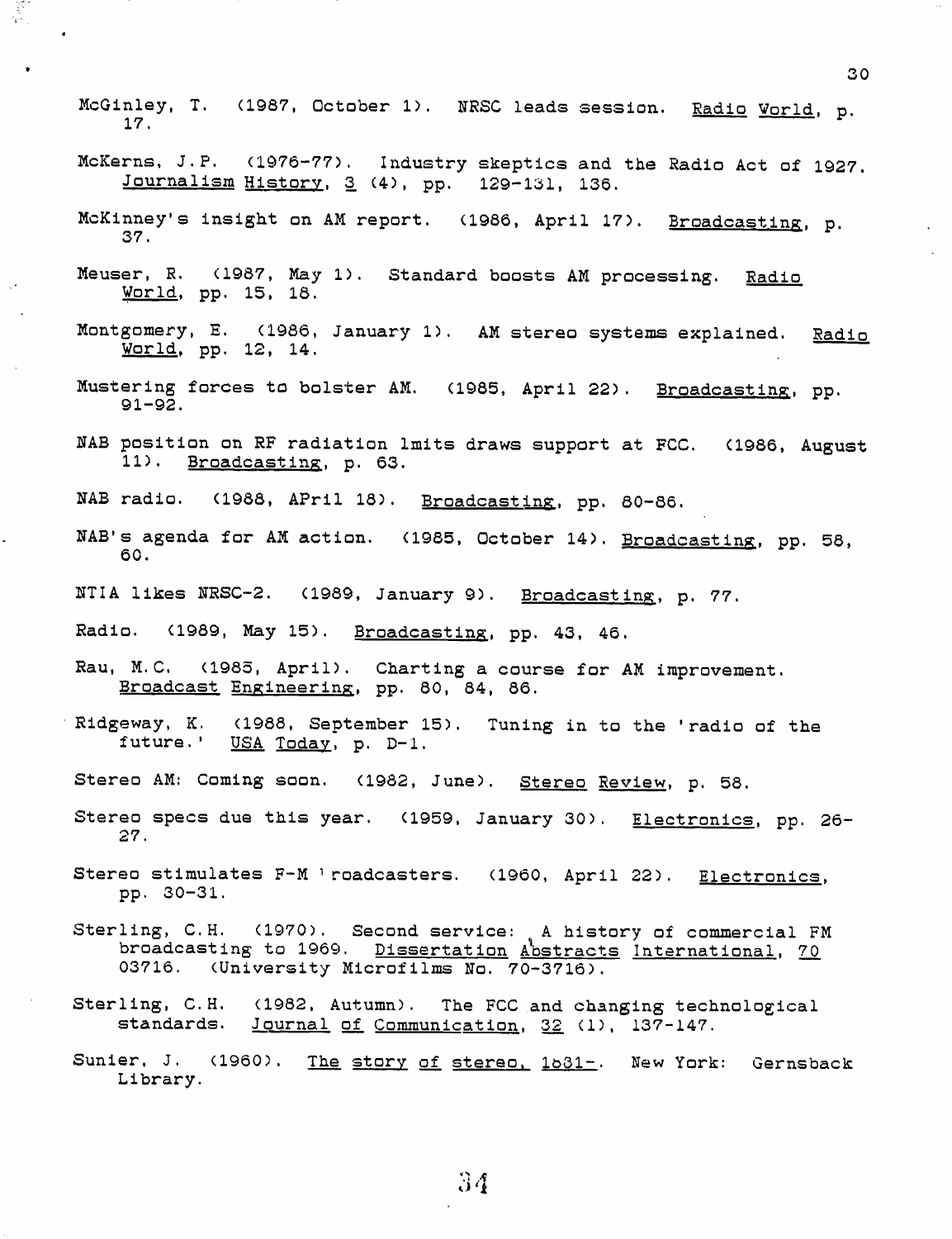Texar Inc. (1987, January). Hi-fidelity AM standard approved by NAB and EIA. (Available from Texar Inc., 616 Beatty Road, Monroevtlle, FA 15146-1502). Tlamsa, G. (1978, January). Audio news views and comment. Stereo Review, p. 26. Zavistovich, A. (1987a, July 1). NRSC continues RF mask work. Radio 'World, p. 4. Zavistovich, A. (1987b, August 1). NAB to sell NRSC filter kits. Radio World, pp. 1, 3. Zavistovich, A. (1987c, August 15). NAB's NRSC filter kit plan off.<br>Radio World, p. 3. Zavistovich, A. (1987d, December 1). NAB files petition on NRSC. Radio Vorld, pp. 1, 7. Zavistovich, A. (1987e, December 15). Hi-fi AM radios: Or. the way? Radio Vorld, pp. 3, 6. Zavistovich, A. (1988a, January 1). NAB plans new "super" radio. Radio World, p. 10. Zavistovich, A. (1988b, January 1). NRSC radios: Are they coming? Radio Vorld, pp. 11, 18.

 $\blacksquare$ 

 $\bullet$